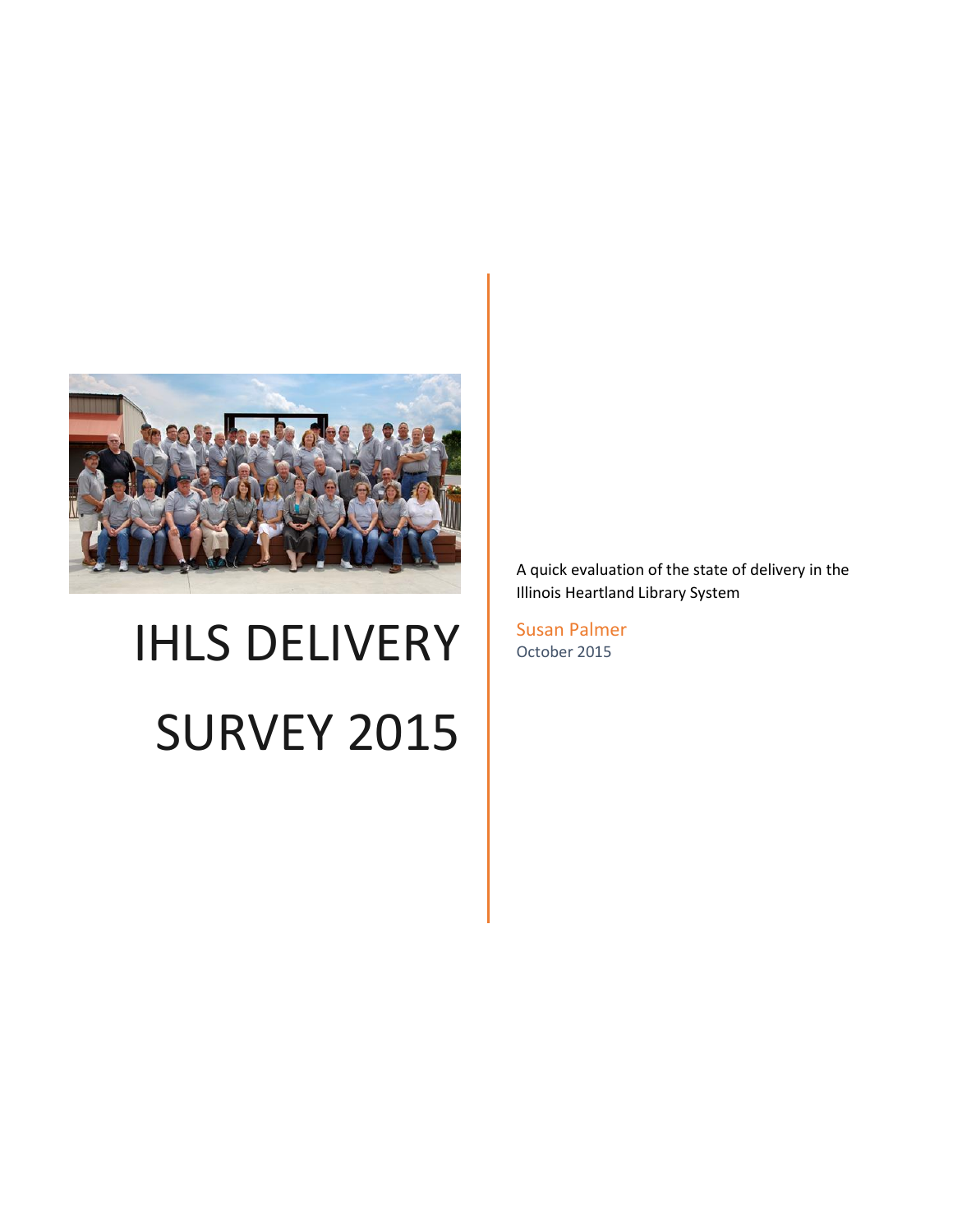# **IHLS Delivery Survey FY2016**

#### **Background**

It was a mere four years ago that four regional library systems merged to form Illinois Heartland Library System (IHLS). At first the focus was on merging the 4 separate LLSAPs into one large cohesive organization. Hundreds of meetings filled with negotiations resulted in the largest consortia in North America sharing the same integrated library system (ILS) platform to share resources.

Delivery -- the other piece of a great resource sharing environment -- evolved as well. The previous library systems each had their own independent delivery service. As IHLS locations changed, delivery did as well. By the very nature of having one consortia with over 300 agency members, delivery volumes increased. Exponentially. Delivery had to adapt not just to the increased volumes but remain cognizant of the quality of service to the libraries. New processes were adopted across the three physical service hubs in order to meet and exceed the demands of the libraries. Delivery had to start working together as a team, even though they were not in the same building. Forms were standardized, uniforms were bought, a newsletter for communications between hubs was begun and weekly meetings were held to make sure everyone was on the same page.

It is into this environment that we asked our members to participate in a second IHLS delivery survey. Our first delivery survey was completed April, 2012. In FY2016 it was necessary to learn if the changes we have implemented since the LLSAP merger were making a positive impact on our libraries. And we also needed to identify areas that we could improve the service going forward.

#### **Delivery Survey Results**

We had 192 respondents to the survey. The first four questions were about the library type, the library's hub location, if the library participated in downstream delivery and how many days of service the library received. It is basic data that is necessary to help in the evaluation process. Here is that data.



#### **Question 1: What type of library do you work for?**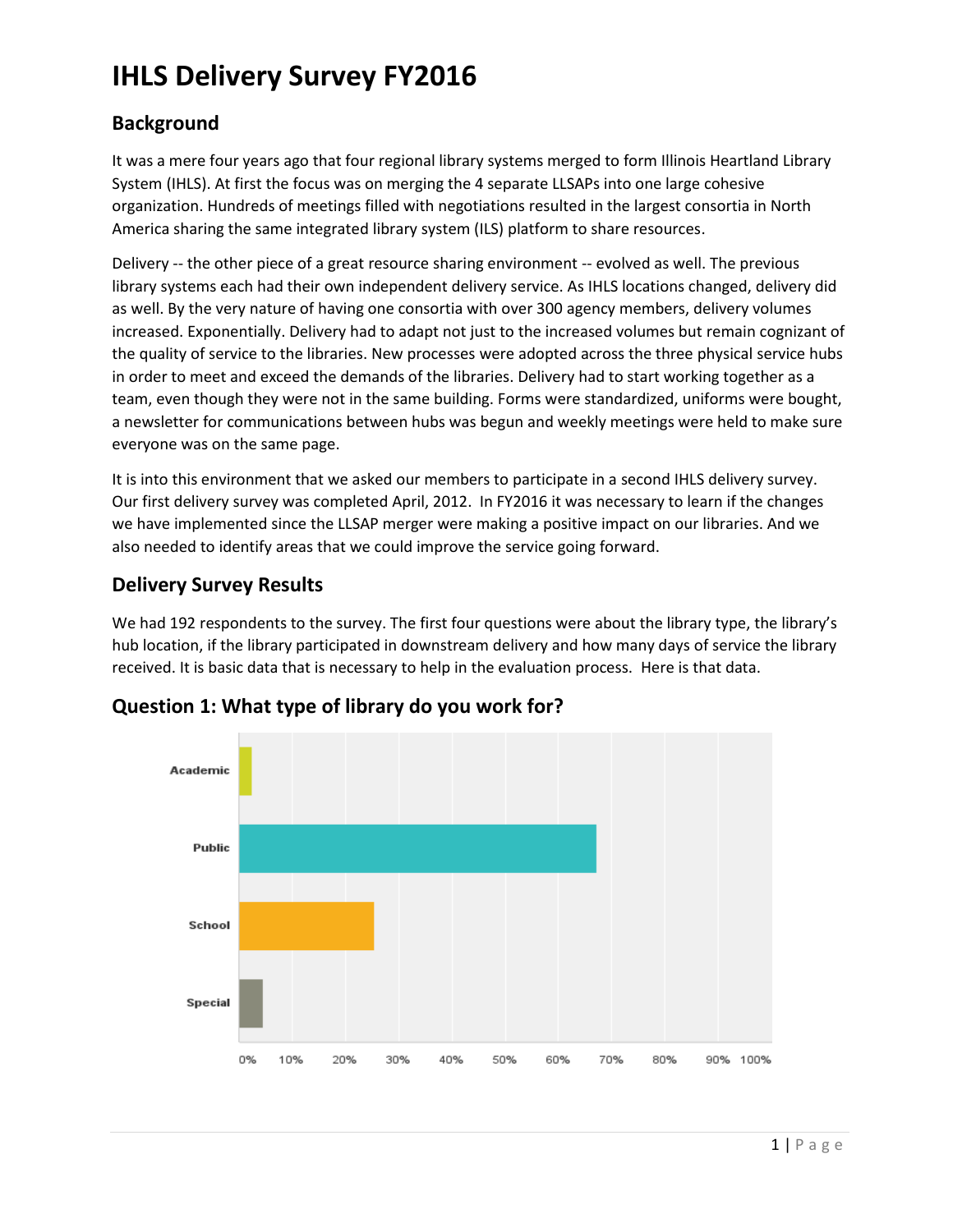| <b>Answer Choices</b> | Responses     |
|-----------------------|---------------|
| Academic              | 2.60%<br>5    |
| Public                | 67.19%<br>129 |
| School                | 25.52%<br>49  |
| Special               | 9<br>4.69%    |
| <b>Total</b>          | 192           |

# **Question 2: Which office/service provides delivery to your library?**



| <b>Answer Choices</b>    | Responses    |
|--------------------------|--------------|
| IHLS Champaign Office    | 73<br>38.22% |
| IHLS Du Quoin Office     | 56<br>29.32% |
| IHLS Edwardsville Office | 30.37%<br>58 |
| ILDS                     | 2.09%<br>4   |
| <b>Total</b>             | 191          |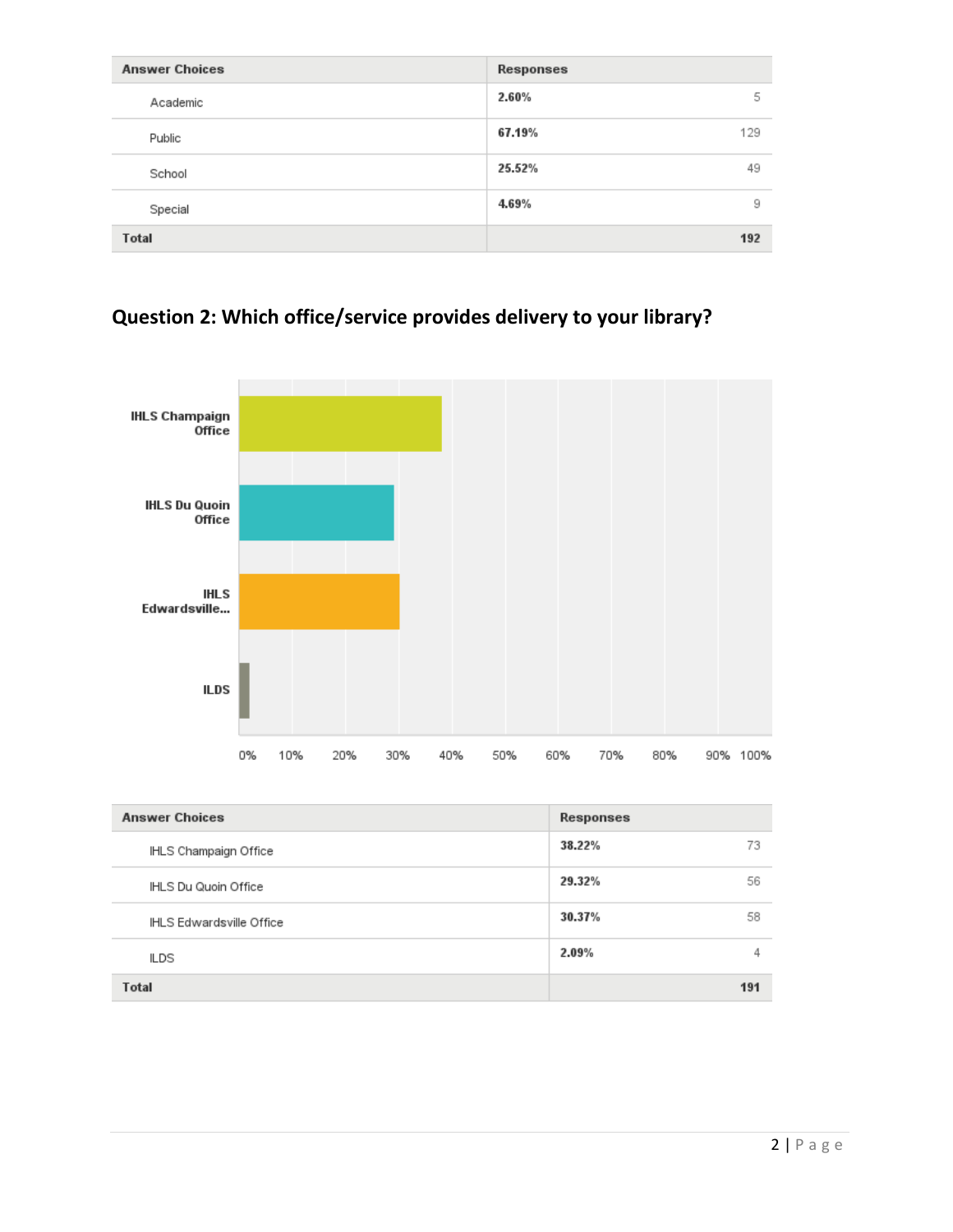# **Question 3: Does your library perform any pre-sorting of items for downstream (DOG) delivery?**



| <b>Answer Choices</b> | Responses     |
|-----------------------|---------------|
| Yes                   | 55<br>28.80%  |
| No                    | 63.87%<br>122 |
| Not Sure              | 7.33%<br>14   |
| <b>Total</b>          | 191           |



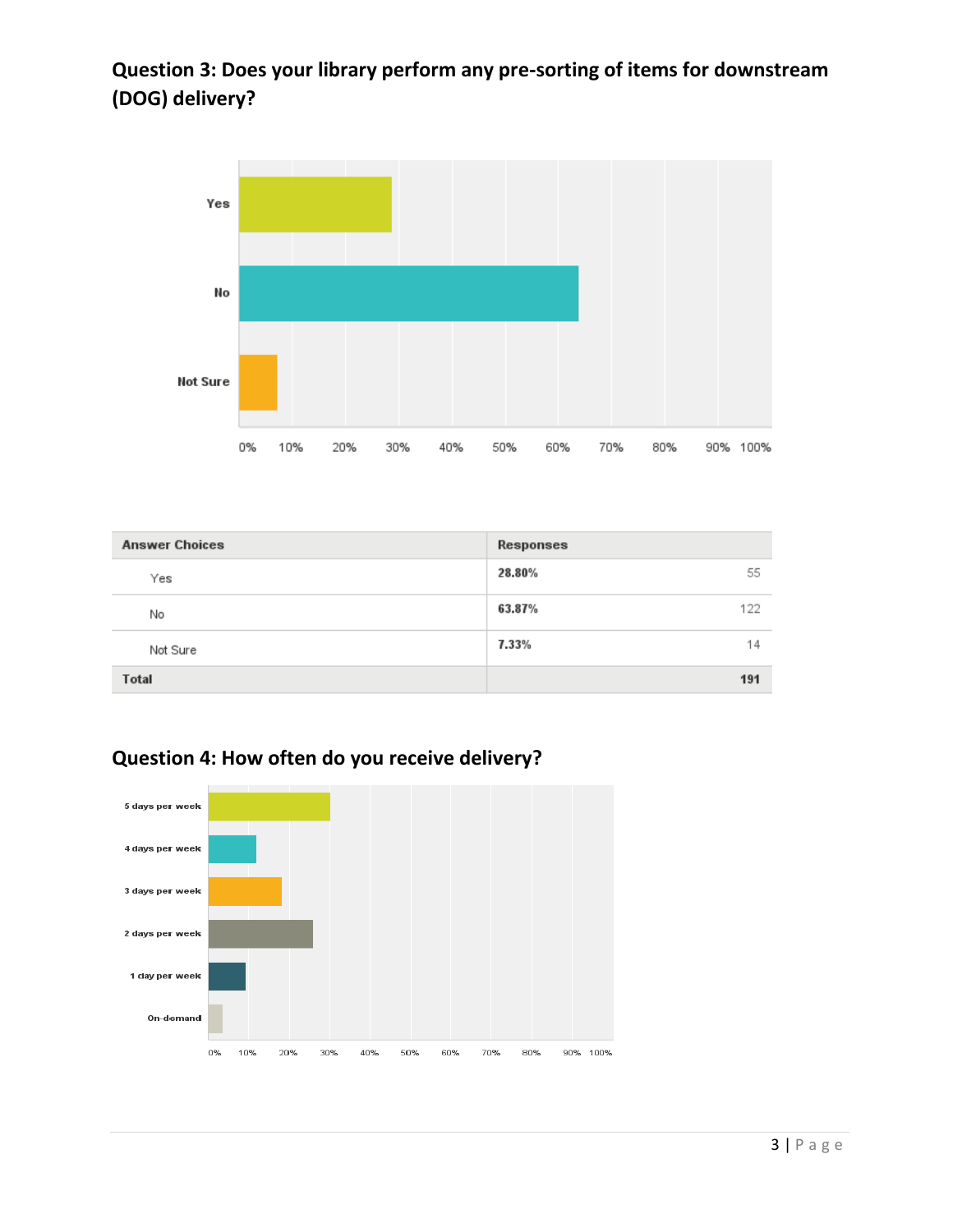| <b>Answer Choices</b> | Responses    |
|-----------------------|--------------|
| 5 days per week       | 30.37%<br>58 |
| 4 days per week       | 23<br>12.04% |
| 3 days per week       | 35<br>18.32% |
| 2 days per week       | 26.18%<br>50 |
| 1 day per week        | 9.42%<br>18  |
| On-demand             | 7<br>3.66%   |
| <b>Total</b>          | 191          |

# **Question 5: "In order to receive delivery of materials 5 days per week (Monday – Friday), which of the following methods would be acceptable for your library?"**



This is where the survey starts to get interesting.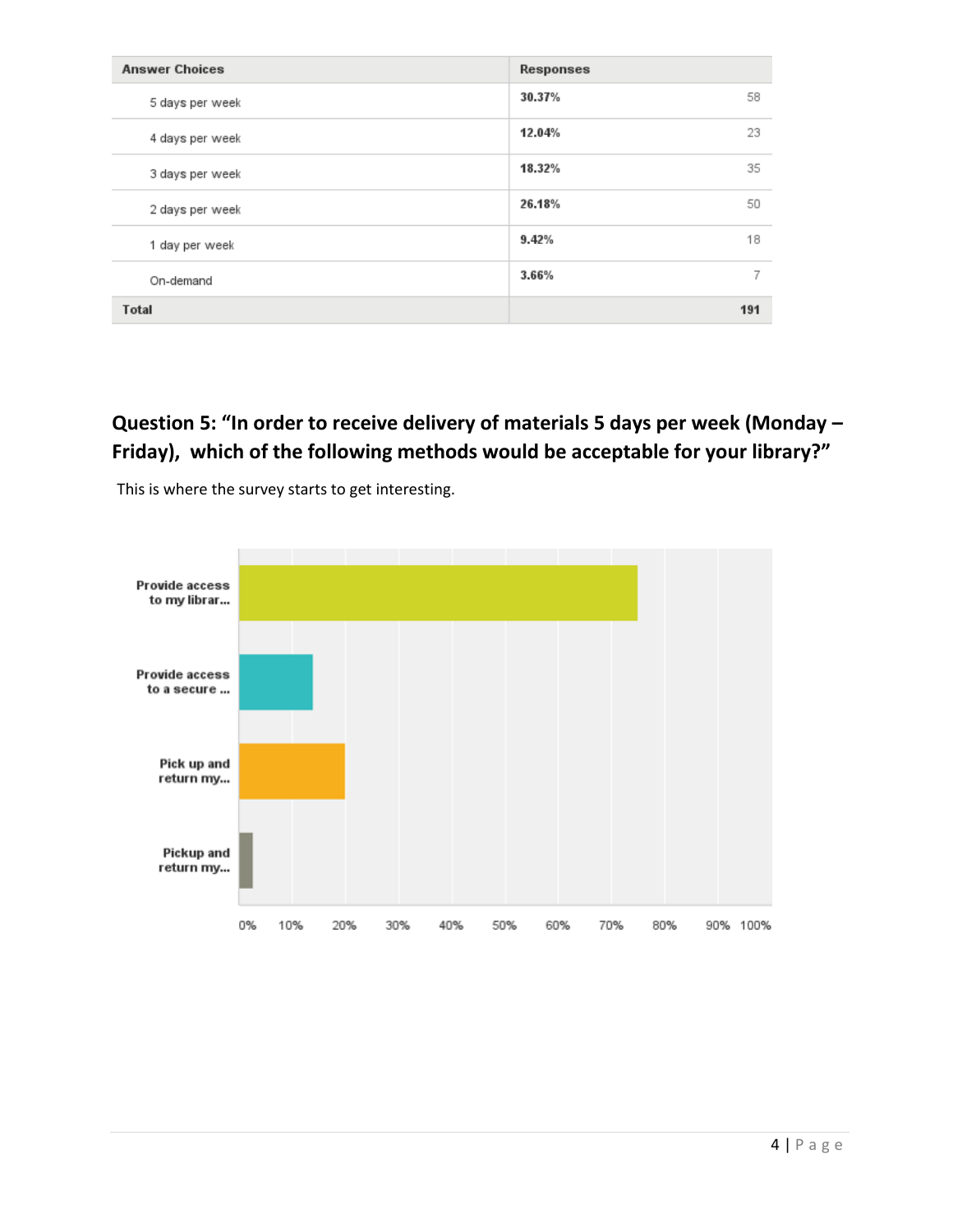| <b>Answer Choices</b>                                                                      |        | <b>Responses</b> |  |
|--------------------------------------------------------------------------------------------|--------|------------------|--|
| Provide access to my library (keys, access code, etc.) outside of reqular (staffed) hours. | 75.00% | 108              |  |
| Provide access to a secure box outside my library.                                         | 13.89% | 20.              |  |
| Pick up and return my library's materials from another library in my community.            | 20.14% | 29               |  |
| Pickup and return my library's materials from a secure drop box elsewhere in my community. | 2.78%  | 4                |  |
| <b>Total Respondents: 144</b>                                                              |        |                  |  |

**Question 6: Please rate on a scale of 1 to 5 (with 1 being Very Dissatisfied to 5 being Very Satisfied) nine areas of delivery and then give an overall rating of the delivery service as a whole.**

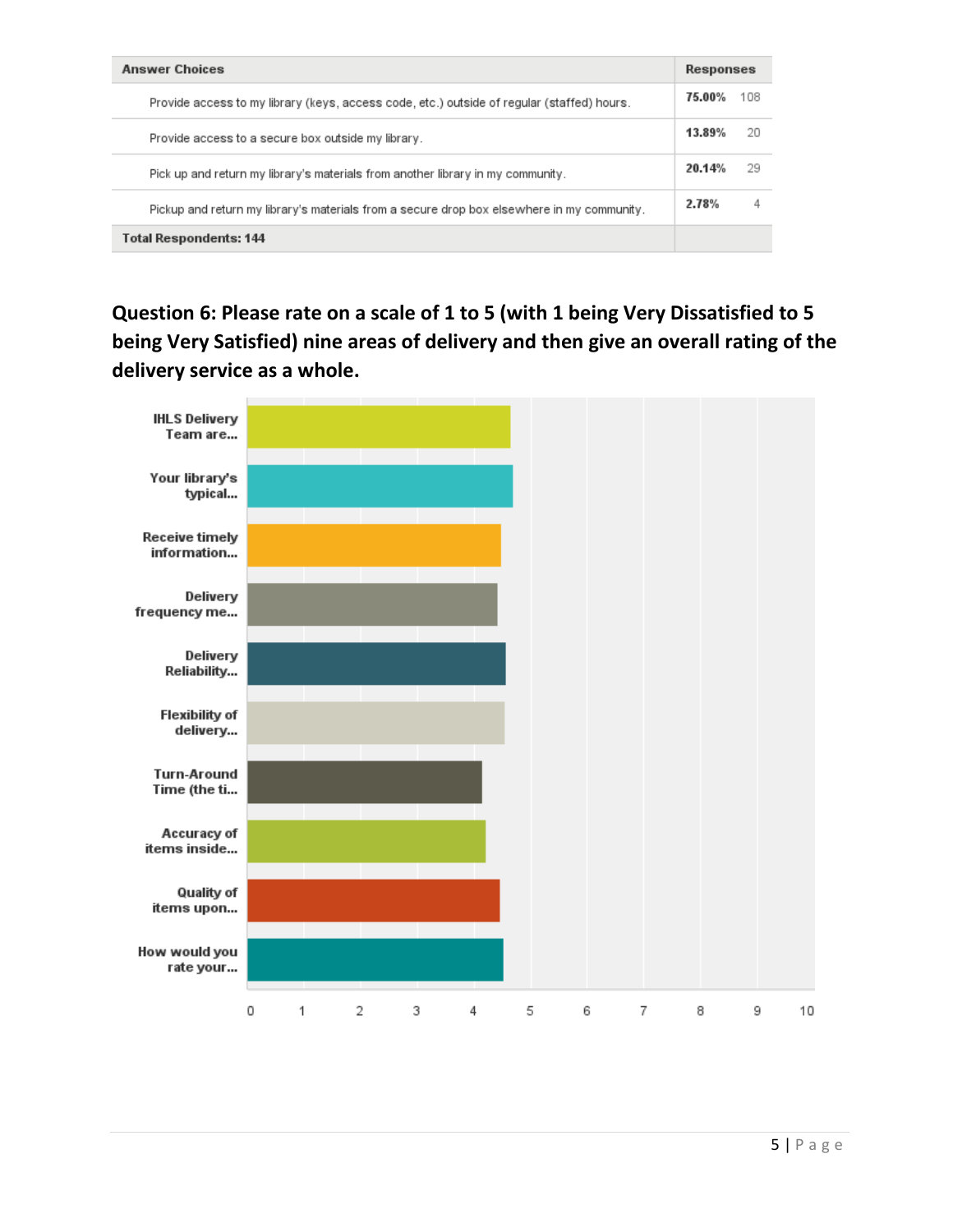|                                                                                                                           | 1 Very<br><b>Dissatisfied</b> | $\overline{z}$ | 3            | 4            | 5 Very<br>Satisfied | N/A          | <b>Total</b> | Weighted<br>Average |
|---------------------------------------------------------------------------------------------------------------------------|-------------------------------|----------------|--------------|--------------|---------------------|--------------|--------------|---------------------|
| <b>IHLS</b><br>Delivery<br>Team are<br>effective<br>and<br>professional<br>in dealing<br>with you<br>and/or your<br>staff | 2.63%<br>5                    | 0.53%<br>1     | 4.21%<br>8   | 12.11%<br>23 | 74.74%<br>142       | 5.79%<br>11  | 190          | 4.65                |
| Your<br>library's<br>typical<br>experience<br>with the<br>Delivery<br>Drivers                                             | 2.12%<br>4                    | 0.53%<br>1     | 3.17%<br>6   | 12.17%<br>23 | 73.02%<br>138       | 8.99%<br>17  | 189          | 4.69                |
| Receive<br>timely<br>information<br>regarding<br>status of<br>delivery<br>(delays or<br>cancellations<br>of routes)       | 2.12%<br>4                    | 2.12%<br>4     | 7.94%<br>15  | 20.11%<br>38 | 65.61%<br>124       | 2.12%<br>4   | 189          | 4.48                |
| Delivery<br>frequency<br>meets your<br>library's<br>needs                                                                 | 3.17%<br>6                    | 3.17%<br>6     | 7.41%<br>14  | 19.58%<br>37 | 65.08%<br>123       | 1.59%<br>3   | 189          | 4.42                |
| Delivery<br>Reliability<br>(items are<br>delivered in<br>a consistent<br>manner on<br>the proper<br>day/time)             | 2.63%<br>5                    | 0.00%<br>0     | 7.37%<br>14  | 15.79%<br>30 | 72.11%<br>137       | 2.11%<br>4   | 190          | 4.58                |
| Flexibility of<br>delivery<br>schedule                                                                                    | 1.06%<br>2                    | 0.53%<br>1     | 6.38%<br>12  | 19.15%<br>36 | 57.98%<br>109       | 14.89%<br>28 | 188          | 4.56                |
| Turn-Around<br>Time (the<br>time to move<br>items from<br>the lending<br>library to the<br>borrowing<br>library)          | 2.13%<br>4                    | 4.26%<br>8     | 13.83%<br>26 | 34.04%<br>64 | 43.09%<br>81        | 2.66%<br>5   | 188          | 4.15                |
| Accuracy of<br>items inside<br>the tubs                                                                                   | 2.11%<br>4                    | 3.16%<br>6     | 9.47%<br>18  | 38.95%<br>74 | 43.16%<br>82        | 3.16%<br>6   | 190          | 4.22                |
| Quality of<br>items upon<br>delivery                                                                                      | 2.12%<br>4                    | 1.59%<br>з     | 3.70%<br>7   | 32.28%<br>61 | 57.67%<br>109       | 2.65%<br>5   | 189          | 4.46                |
| How would<br>you rate<br>your current<br>delivery<br>service?                                                             | 2.11%<br>4                    | 0.53%<br>1     | 8.42%<br>16  | 19.47%<br>37 | 66.84%<br>127       | 2.63%<br>5   | 190          | 4.52                |

It was noted that two of respondants had responded with ones (extremely dissatisfied), however in the comment section, they wrote that the delivery service was great. It may have just been a case of misunderstanding the rating scale.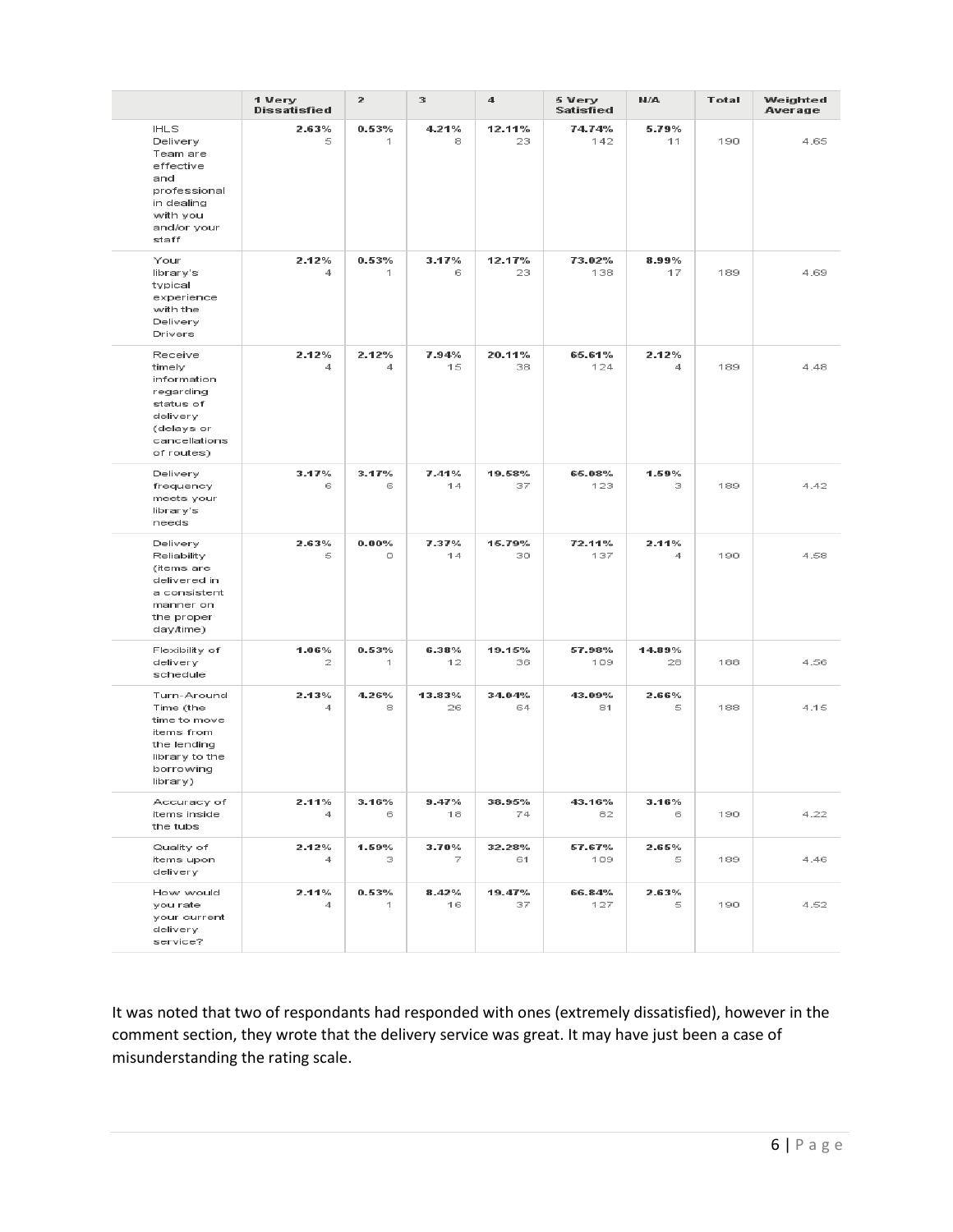#### **Question 7: What are the most positive aspects of your current delivery service?**

(complete comments listed at the end of this report)

Overwhelmingly, the comments praised the drivers and staff. "The drivers- nice drivers; we love our drivers" seemed to resonate with many of the libraries who responded. We do have great employees who care about the libraries and their materials. That is the core of delivery. We start with conscientious employees then improve the delivery processes around that solid base.

Resource sharing was also noted as having huge impact on the service that libraries were able to provide for their patrons. The libraries being able to have access to millions of items that a patron can easily order shows how the two pieces (Resource Sharing + Delivery) partner to be one of the best partnerships in the library world in North America.

#### **Question 8: If you could make one change to your current delivery service, what**

**would that be?** (complete comments are listed at the end of this report)

While "nothing" came up frequently as a response, it is clear that libraries would like more delivery. IHLS has over 75% of their members receiving 3 days or less of service. Definitely an area to look into and develop a way to get more delivery to our members. Also it was apparent from the responses that damaged and misrouted items are occurring. Again, another area that we will address in order to minimize damaged/misrouted item.

## **Question 9: Do you have any additional comments that you would like to share with the IHLS delivery service?** (complete comments are listed at the end of this report)

Some of the concerns brought up in these responses are not directly related to delivery. We will forward these to appropriate IHLS staff.

#### **Based on survey results areas identified by delivery staff we can improve upon are:**

- 1. Accuracy of items in bins
	- *a.* Dedicated sorting staff will allow us to have some quality control. Currently there are anywhere from 7 to 8+ people doing the sorting at each hub each day and by the sheer numbers, it is difficult to pinpoint someone consistently putting the incorrect items in the tubs. Also, our sorters are our drivers in most cases and by the time they get back from driving their routes they are not as fresh as an employee whose only job is to sort. We would have increased accountability if there were sorting errors and also in regards to over packing the tubs which leads to items being damaged. Dedicated sorting staff can improve our quality of service*.*
- 2. More service/different days of service
	- *a.* Propose to move current five and four days of service libraries to five days a week. Implement SMART delivery system-wide. SMART delivery uses the LLSAPs ILS platform to alert delivery staff when a library has items to be picked up. SMART delivery system wide combined with increasing delivery frequency for some libraries can provide up to 5 days/week delivery for many system members.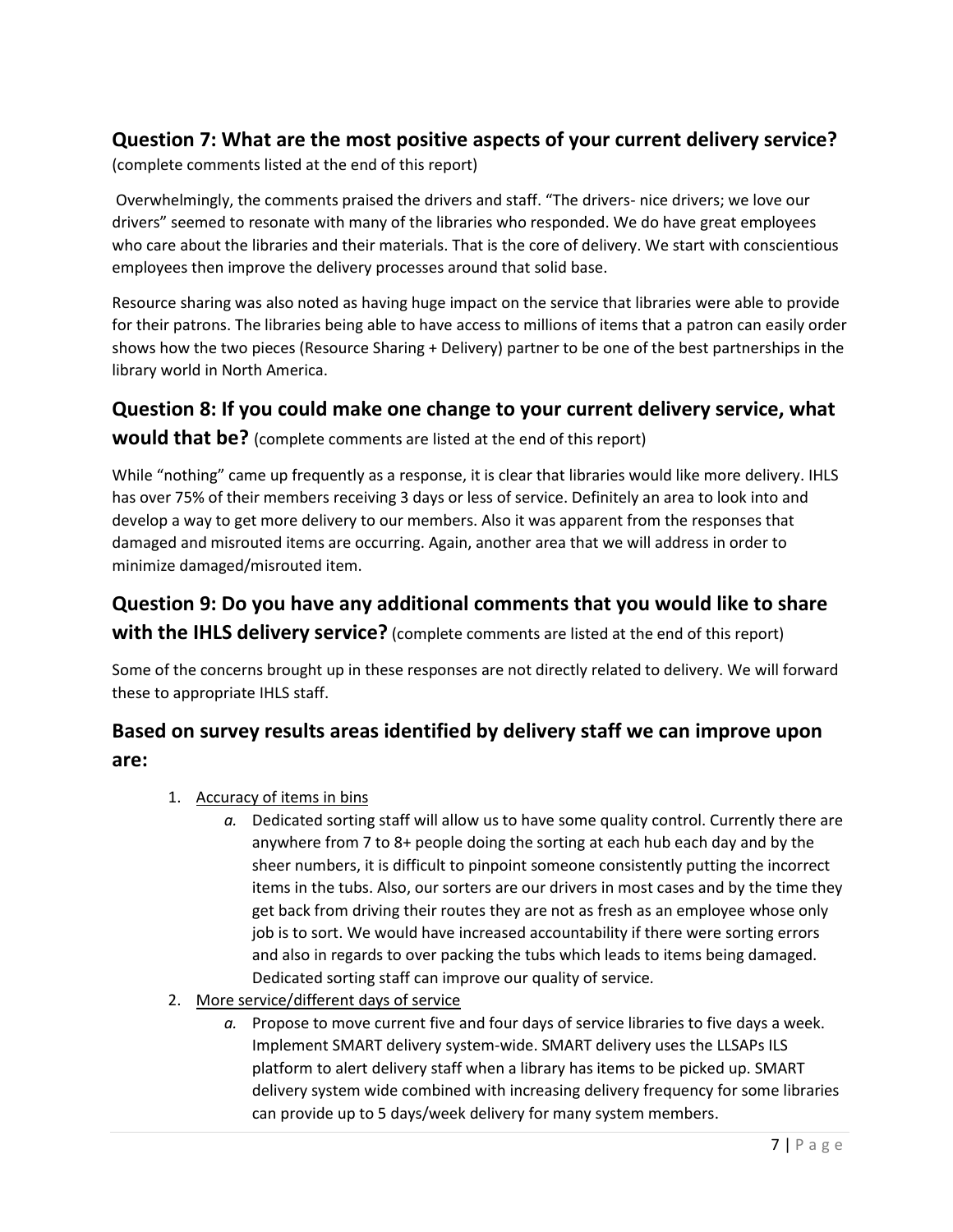- *b.* Once a year, ask librarians for their preferences of days of service. In evaluating the routes yearly, accommodations may be possible.
- 3. Timely information regarding delays/cancellations
	- a. Currently we use the text messaging system and our website for cancellations of routes. Delivery staff will begin using both systems for delays as well. We are also implementing an email string pulled from LibraryLearning (L2) by route so we can also email affected routes. Encourage member staff to update their information regarding delivery contact in their library to receive the emails.
	- b. On the delivery page of the website add a status button for the routes.
- 4. Turnaround time
	- a. This is an issue that delivery may not be able to resolve as other factors enter into the time an item takes from the lending library to the borrowing library. Software is involved. We are completing a study evaluating the time an item takes to go between our hubs. This is important as we currently have over one millions items, one way, being transported through ILDS (Illinois Library Delivery Service), which is the state route managed by CARLI (Consortium of Academic and Research Libraries in Illinois). If IHLS were to bring the delivery between hubs back in house, we would be able to cut down the turnaround time as well as monitor the quality of the delivery service. In addition, less damaged/lost items could easily be the result of doing delivery between hubs.
	- b. SHARE and delivery staff meet next month to consider how the LLSAP software may be more effective from a delivery perspective.

#### **To sum it up:**

Overall, the survey is VERY positive regarding IHLS delivery service. Kudos to the drivers/sorters/managers/staff! We have a great group of employees that care about delivery quality service. Each hub manager is currently addressing concerns that were brought up in their geographic location. Operations staff listen to member libraries and will work with them to find acceptable solutions to delivery challenges. Our goal is to be the best library delivery service in North America.

## **Complete Responses – Questions 7 - 9**

#### **Question 7 comments: What are the most positive aspects of your current delivery service?**

1 The delivery staff is very personable.

- 2 All of the above positive check marks. The delivery men are FANTASTIC.
- 3 Being able to request so many items from all the libraries. For small libraries, this is a big advantage.
- 4 I really don't have any complaints, our delivery service meets our needs.

5 It is reliable.

6 THEY ARE ALWAYS HERE ON THE DAYS ASSIGNED

7 We receive our delivery before we open at 10am which gives us the time to sort and set up our hold shelf. Very positive and friendly staff.

8 Sorry, we don't have delivery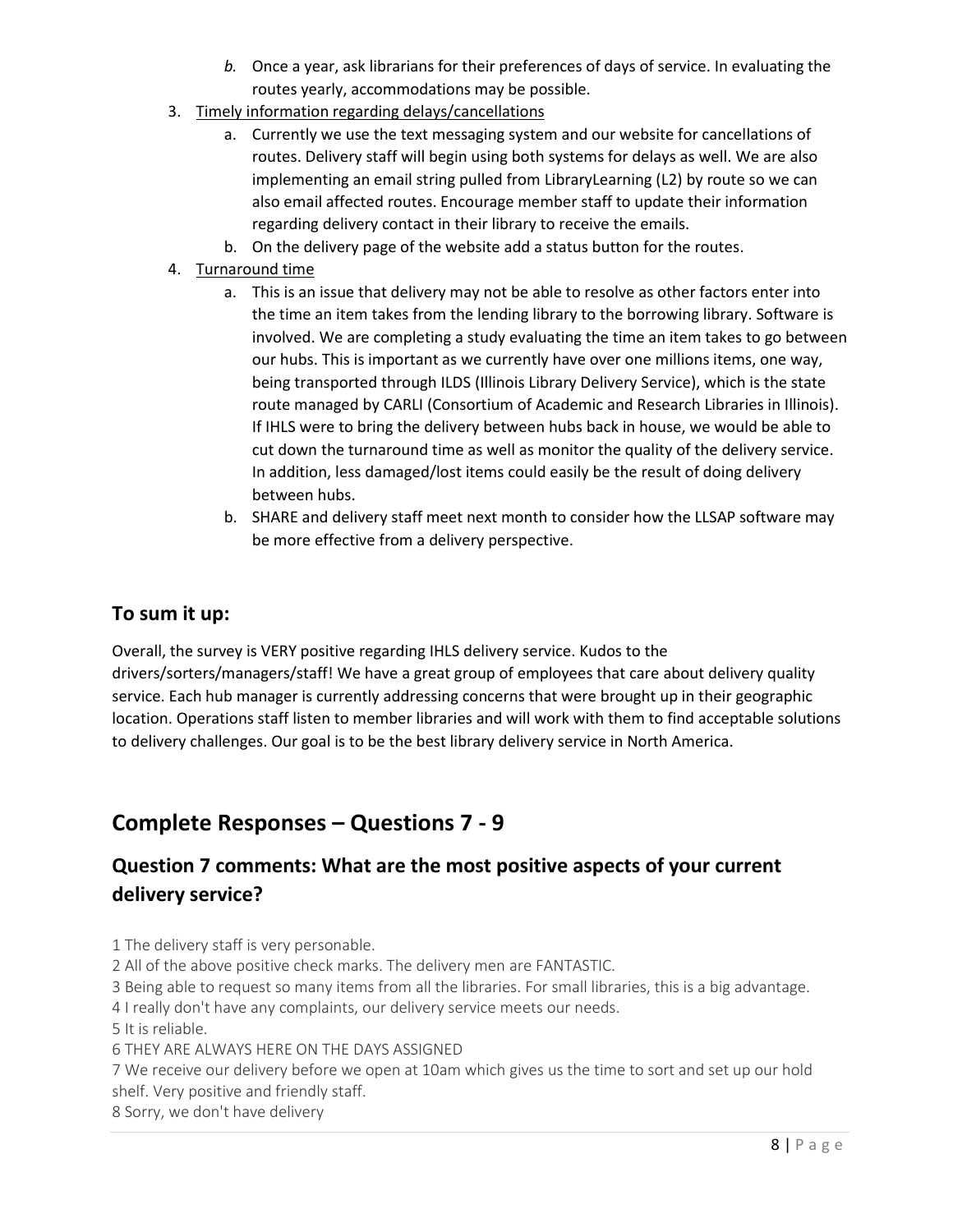9 The drivers - nice drivers; we love our drivers. Overall the drivers are friendly, courteous, professional and considerate, and take pride in their work. The drivers are frequently the primary contact a library has with the system, and in some cases the only contact libraries have with the system. We are grateful to have delivery, especially 5 day a week delivery. Our patrons have come to expect and appreciate the vast array of materials to which they have access. When I had a concern about our delivery turn around, the delivery director was very willing to meet with me and discuss my concerns. She was appreciative of my situation, and of the fact that I had documentation of the issues and wasn't just complaining. She is open and willing to work with me to improve the situation where possible.

10 We are thrilled to have been given an extra delivery day each week--we went from 2 to 3 about a year ago. Our patrons are thrilled with their service!

11 when I make a call to the branch, I get prompt responses.

12 Veery satisfied on all points.

13 Fast delivery of most items.

14 consistency

15 the timely manner we receive items and the positive attitude of the delivery people.

16 Our patrons are surprised how quick we can receive materials and how many different libraries participate in the lending program.

17 Efficiency and manners of delivery personnel

18 That it exists and works.

19 We partner with another Library and delivery is great.

20 The drivers are very cool people. :-) Wish the turnover wasn't so high: as soon as you get to know them, they're gone!

21 Appreciate the service!

22 The driver's are friendly and knowledgeable.

23 We love the delivery staff.

24 Patrons like to order materials online.

25 5 days a week delivery.

26 Delivery is timely except for weather.

27 We are able to get items that we could not possibly supply to our patrons

28 The drivers are friendly and always arrive around the same time every day.

29 Friendly drivers. Access to enormous amount of items.

30 I am extremely happy with our service. Personnel and service are great!

31 Always friendly and about the same time everyday. Ms. Petty always willing to go extra mile when delivery is missed or if needed to start sooner than other schools in our area.

32 It's all good!

33 That Linda Petty is willing to work with me and adjust deliveries according to needs since we are once a week delivery.

34 Reliability and speed after orders.

35 Everything is great...No Complaints!!

36 Consistency & dependability

37 Drivers are very friendly, efficient and polite.

38 The drivers are great and so is turn around time.

39 Morning delivery so we have time to process items and contact patrons of their arrival

40 The drivers are always very nice and our books and materials are mostly in great condition when returned.

41 It is fairly consistent.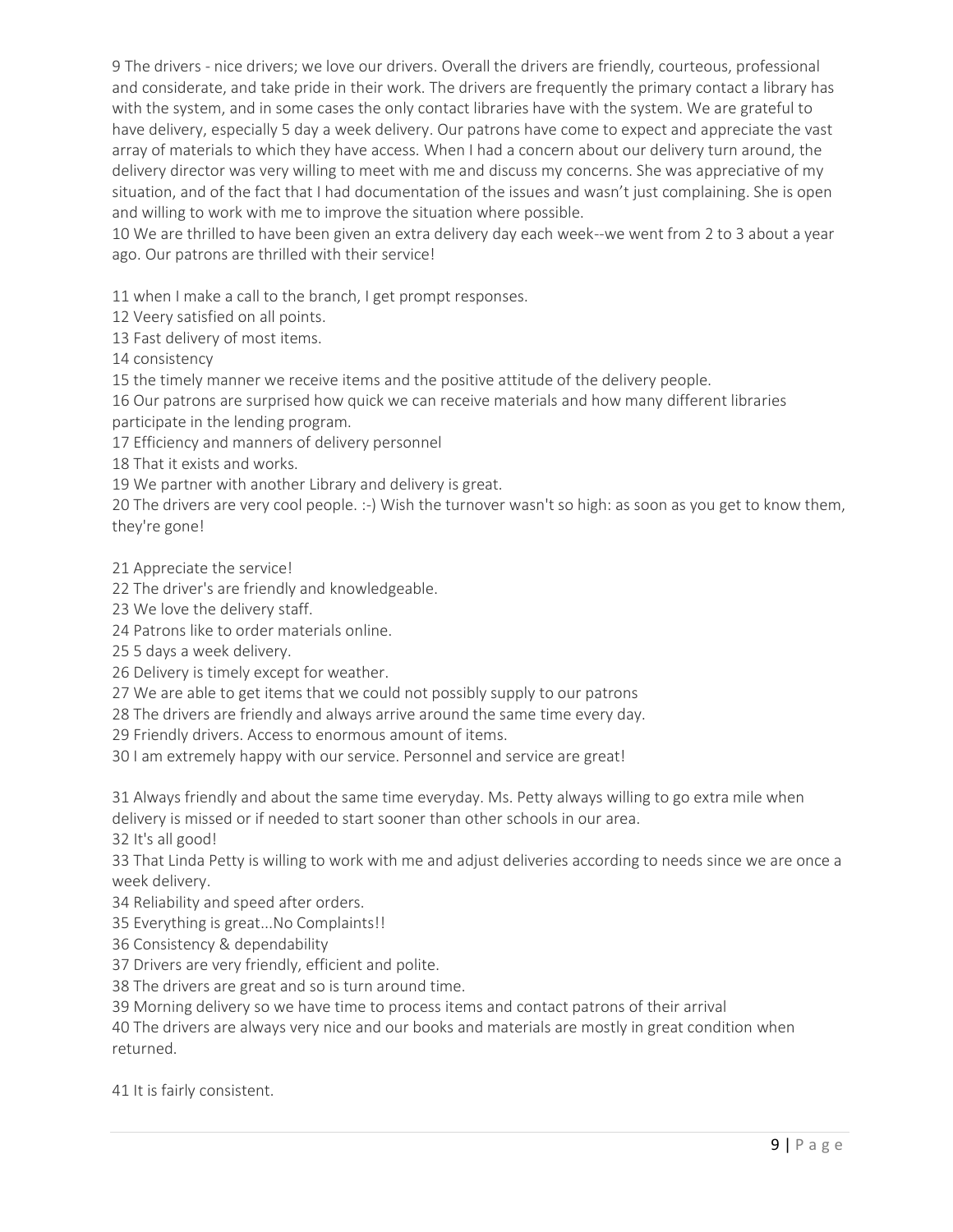42 Friendly drivers and System staff one can easily talk to with questions. Susan and her staff are always Striving to improve delivery.

43 Turn-around time is very efficient

44 The considerate delivery staff...they are just the best!

45 Gives patrons access to many items.

46 fast and efficient

47 The delivery personnel courteous and seem to be informed.

48 receive delivery days needed

49 Very timely and the access to materials from across the system.

50 I'm thankful that we have it.

51 We are very happy with the delivery service. It is timely an efficient. except issues with AV cases and non-removable tape

52 That we have it!!!

53 I really appreciate having an established time window that the delivery driver will arrive each day. I have a dedicated staff member that checks in the tubs, and this makes scheduling much easier. 54 Getting delivery's 3 times a week.

55 It works.

56 We greatly enjoy the consistent and friendly service our ILDS driver provides.

57 consistent in delivery times/days

58 Five-day delivery.

59 reliability

60 Reliable

61 Bags are delivered promptly in a timely fashion.

62 5 Day a week delivery

63 Would like to add another day. Right now we have only one day, Thursday, for pickup and delivery.

64 Having access to an amount of material we could never have budget or space for!

65 Free as opposed to mail.

66 Consistency.

67 Fast

68 Very responsible drivers who have a key and complete their deliveries efficiently; patrons are happy with speed of filling requests.

69 The drivers are always pleasant. Also, three days a week delivery allows us to serve our patrons well and satisfy their requests in a timely manner.

70 Drivers are very helpful & friendly

71 I enjoy meeting all the drivers and discussing delivery with them when I am here in the morning.

72 Seeing the different drivers. Each has their own personality and brings something different to the job. 73 Timely, responsible, and honest.

74 no complaints. very satisfied with current delivery

75 Access to much needed materials

76 We are now back to a 5-day delivery schedule, like many years ago. That is an excellent benefit for our patrons.

77 Having delivery!

78 Fast, friendly, on task drivers keep the materials moving.

79 I love having it 3 days a week this year.

80 The delivery drivers have always been friendly, courteous and professional.

81 I get to visit the public library often!

82 friendly delivery drivers; items arrive in good condition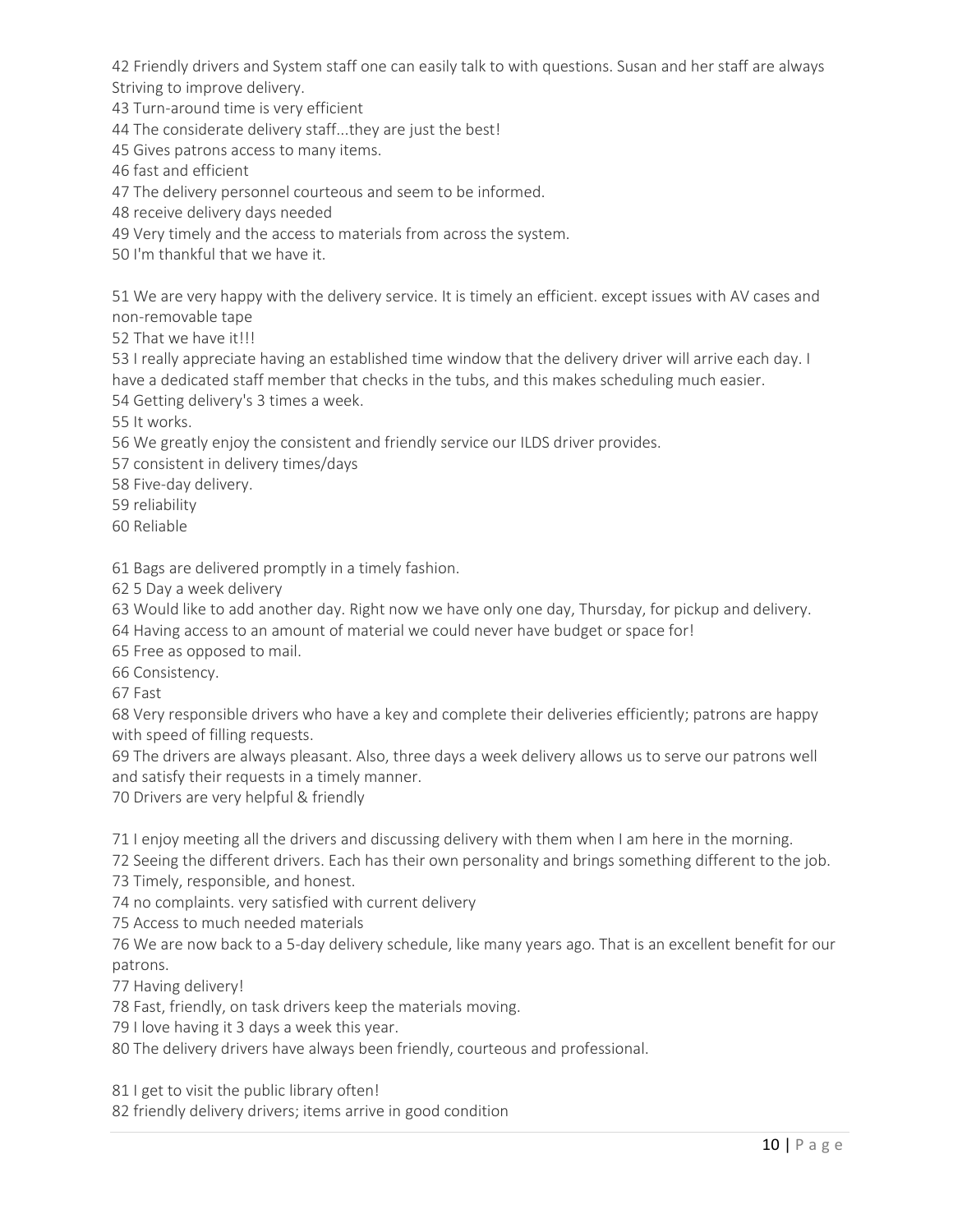83 The delivery guys are very nice.

84 Turnaround time is good.

85 We receive notices of what books are going to be delivered, and when they will be delivered.

86 I have zero complaints. The drivers are always friendly and helpful.

87 The ability to get materials in a timely manner

88 Frequency, six days a week would be great but I know we won't get that back.

89 The access to materials throughout the system for my library's patrons is second to none and always a significant part of our library's marketing. Also, the delivery team is always courteous and pleasant! 90 The couriers are all wonderful, polite and respectful.

91 We are very pleased with our service. We are scheduled for two days of delivery but we get an extra day on Friday if we have books coming to our library.

92 It is delivered to my building. I don't have to go pick up somewhere close by.

93 I appreciate that the drivers are employed by the Library System. I feel more comfortable turning over keys to the building to drivers who are employed by the System.

94 convenience.only means of delivery service.

95 Driver professionalism Being able to email delivery team

96 It seems to meet our needs as to delivery,

97 Delivery is dependable.

98 Delivery 5 times a week

99 Most of the delivery drivers are very pleasant and friendly

100 Our delivery is here before we are at work, and we can clear the tubs before we open for the day.

101 Most all aspects of delivery are positive. Very friendly delivery personnel.

102 Being able to help the school system out by having their items delivered here.

103 Delivery people are very respectful and friendly

104 The delivery drivers are always so friendly and very helpful.

105 It is much faster than when SHARE /Polaris was first started. Love how many items it makes available for students and faculty.

106 Turnaround time is great. The drivers are very friendly. Chris Jarvin has done a great job with addressing any issues that arise quickly.

107 Friendly and helpful staff.

108 consistency prompt

109 The delivery service is here every day and items are in bins neatly. Great Service!

110 Timely & regular service. Fairly cheerful and personable delivery drivers.

111 Being able to borrow from other libraries. That is a major benefit for small libraries.

112 respectful treatment when there is a problem, willingness to pick up or delivery on a different day if regular delivery was missed

113 The drivers are friendly and Linda is great to work with.

114 I think things get here fast.

115 Delivery arrives on Tuesday mornings. Driver arrives at same time each week and is very helpful and friendly. We discuss any issues that may arise in order to work out the best solution for the both of us.

116 conscientious drivers

117 We can send all items to one location for pickup which means we receive 5 day a week delivery. Items seem to be moving quickly between libraries.

118 Our delivery is almost always on time which is wonderful.

119 Courteous and pleasant delivery personnel.

120 We get materials that are requested in a timely manner.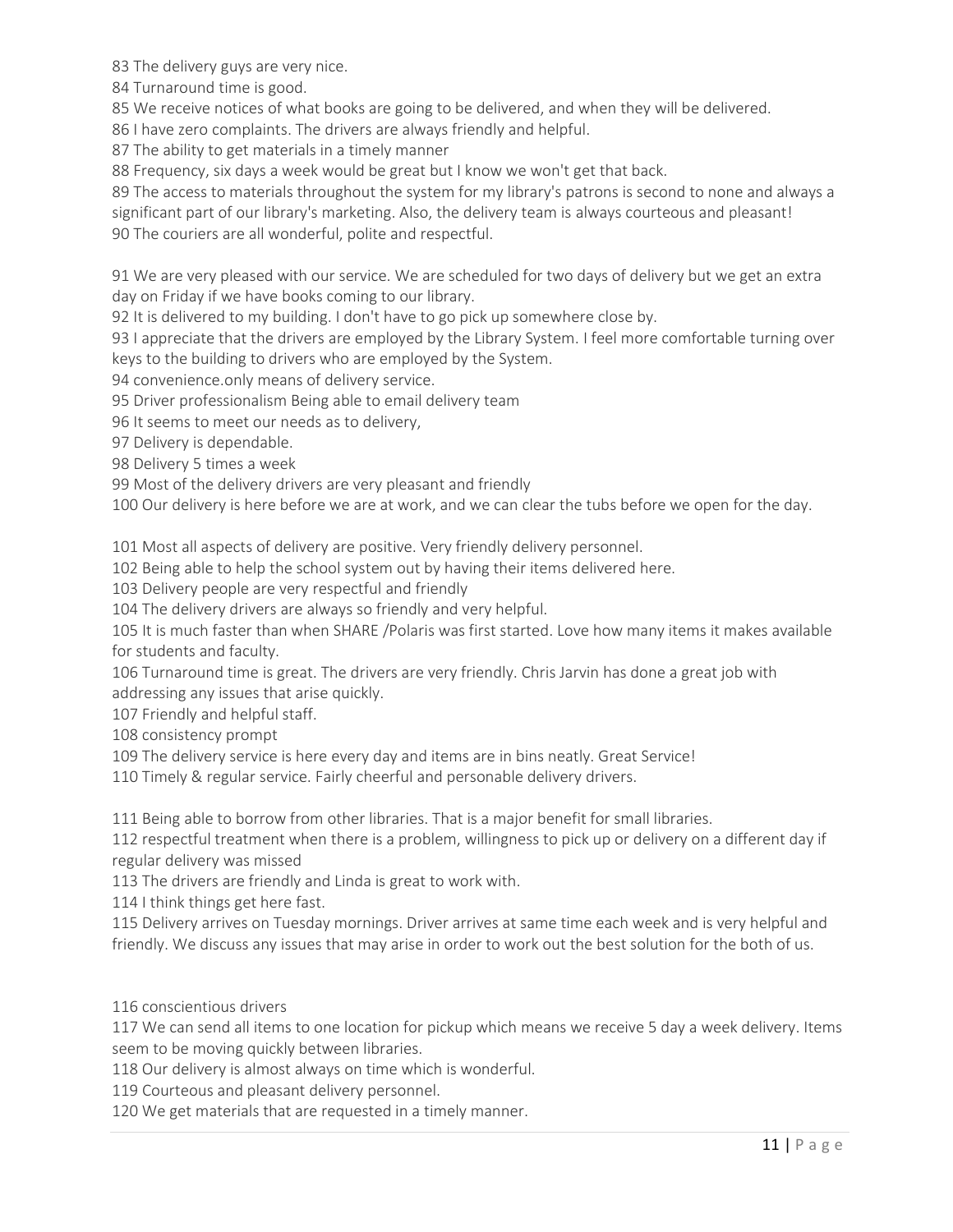121 Getting what we request. Access in general

122 5 day delivery

123 No problems

124 Gives us as a small library access to other libraries.

125 This is a wonderful service for small libraries and they do an excellent job. We have no complaints.

126 The delivery staff is great to work with and very helpful. Any small problems we have had were handled promptly. Everyone is polite and friendly.

127 Refer to question #6

128 Improved access to library materials for our rural patrons.

129 The tubs are always there on time.

130 the guys are very friendly and personable

131 Everything is always delivered on time and in an efficient manner.

132 Delivery is great. Our library is closed until 11 a.m. each day so we never see the delivery man because it is delivered earlier.

133 With delivery we are able to offer our patrons so much more than what we carry just at our library! 134 punctual and courteous

135 Materials regularly arrive with little delay, in good shape usually, and when I am expecting them. My patrons are pretty happy with their service.

136 Drivers are friendly, courteous and helpful.

137 I receive books that I request from other libraries. The drivers are very friendly. When I request delivery after a holiday it is granted.

138 We are so thankful to have it! Good system, drivers, etc...

139 They make deliveries before we get here and have the tubs in an easy place to access.

140 Daily delivery.

141 promptness

142 We like our delivery schedule. We rarely have books damaged in delivery.

143 Speed and friendly drivers.

144 professional, friendly staff who are willing to work with us

145 most things get through in a timely manner but sometimes wonder why others from same hub take so long-up to two weeks.

146 The professional behavior of the delivery staff.

147 fast delivery of items ordered

148 The frequency of delivery, the attitude of our drivers. Awesome!

149 Delivery arrives before we open and is waiting in our foyer each morning.

150 The delivery drivers are a wonderful group! They are very helpful and kind.

151 We love having everything delivered right to our door!

#### Question 8 comments: If you could make one change to your current delivery service, what would that be?

1 Nothing

2 The half block the truck would need to drive to deliver the bag, as was past practice, is the exception to the rule recently impemented that should be reinstated. MANY people have been forced in motion whereas delivery before was NOT a hardship for drivers in this community.

3 I wish I could change my delivery date back to Thursday, so I would receive books on Monday & Thursday instead of Monday & Wednesday.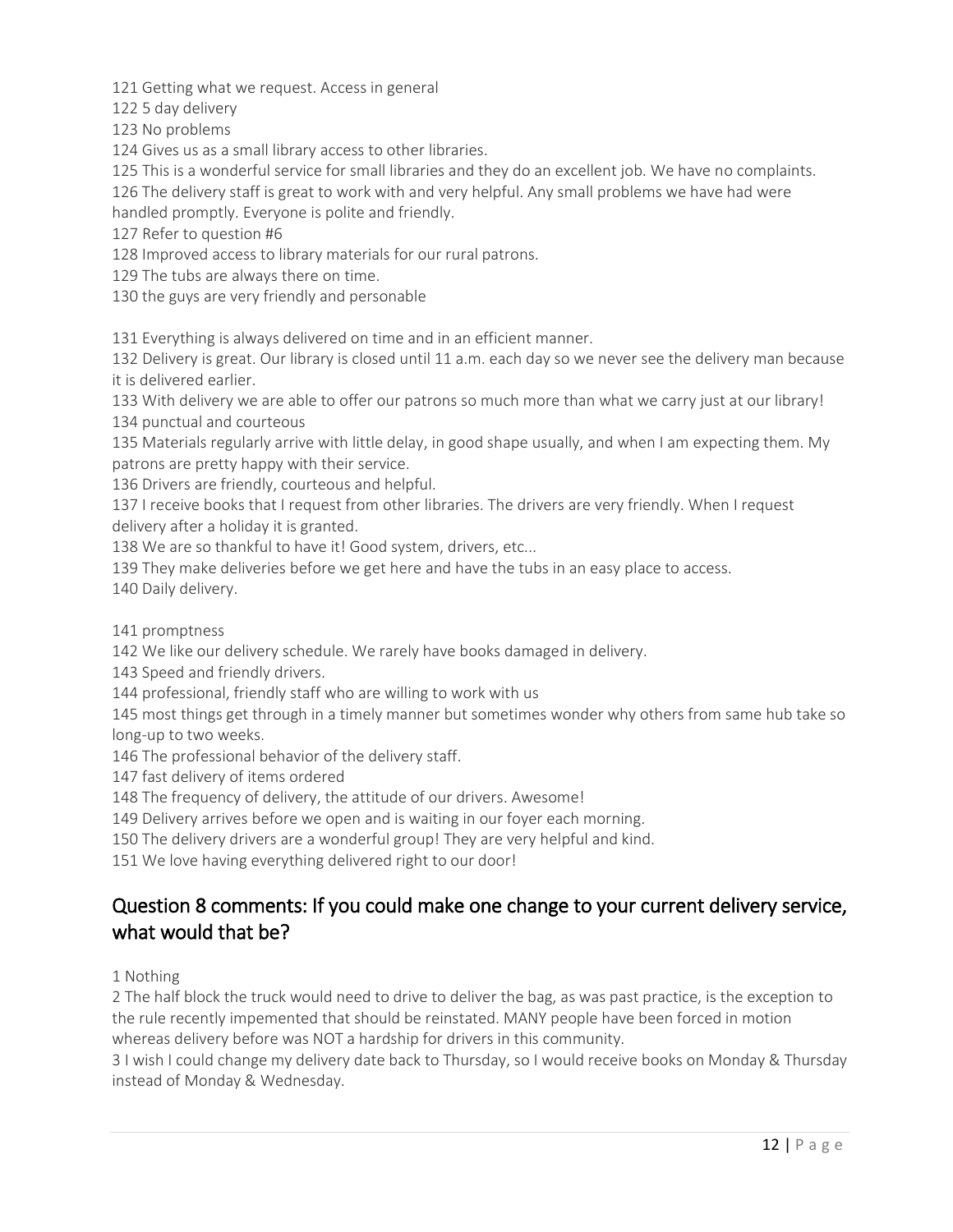4 I would have three days of delivery or my two dates of delivery separated with at least two days between them.

5 WE ARE NOT A BIG LIBRARY AND WE ONLY GET DELIVERIES TWICE A WEEK WHICH IS FINE UNLESS THERE IS SOMETHING A PATRON IS WAITING FOR AND HAS TO WAIT UNTIL TUESDAY OR THURSDAY TO GET IT.

6 N/a

7 Faster delivery of available items. We were previously able to tell our patrons that an available requested item would be delivered to our library within 2-3 days. We can no longer make that statement - when we are brave enough to voice a delivery time frame, we say at least one week. We have also been forced to tell our patrons that they can drive to neighboring libraries and pick up the items more quickly than we can get them delivered to us. While I support patrons using our library and other libraries, it is very frustrating to have to send them elsewhere to get an item we can't supply because of the path the item takes to be delivered to our library. In one instance an item was shipped for 28 days. In another instance the requested items came in more than a week after the patron had finished her project.

The items were sent back unused. The patron was forced to find other resources to complete her project. In a time when people expect instant result and we want to provide excellent customer service, fast delivery is essential. Also as a library, we have made a conscious choice to pack our tubs in a manner that maintains as flat and level a surface as possible to avoid damaging items. We also do not fill the tubs beyond the natural indentation of the lids, again to avoid damaging materials. Sometimes drivers will repack the tubs in an effort to get more materials into a tub, crushing the lids down onto the items and smashing them.

8 I cannot think of anything right now.

9 maybe get three days a week delivery

10 More days.

11 none--we are very satisfied

12 nothing

13 Nothing!

14 Nothing.

15 None

16 We would LOVE to have them come at the very same time, every day -- but, we live in Illinois, home of perpetual road work, and we know better!

17 I'm not sure, we're pretty happy with the delivery service

18 Polaris would check for items in your hub first before going to another hub to find the requested item.so would cause less work and materials would arrive sooner. Even if you had to wait a day or two for the item to become available in your hub. It would still get here faster and cause less work.

19 We sure miss our old delivery guys - they were so friendly.

20 Nothing.

21 More careful attention to the item in the boxes. We find items bent and torn when they are returned. 22 Some items seem to take a long time to get here after saying they are shipped. However, this problem has gotten better this school year.

23 Don't change a thing!

24 We would like delivery more frequently than twice a week.

25 Can't think of any right now

26 To return to delivering to both the high school and the middle school. Now you just deliver to one, and we have to transport the items that go to the other school.

27 Maybe add another day eventually.

28 Tuesday for a delivery day is okay but Wednesday was better. Friday for a delivery day is great!

29 More frequent

30 Have delivery before we open at 9 AM.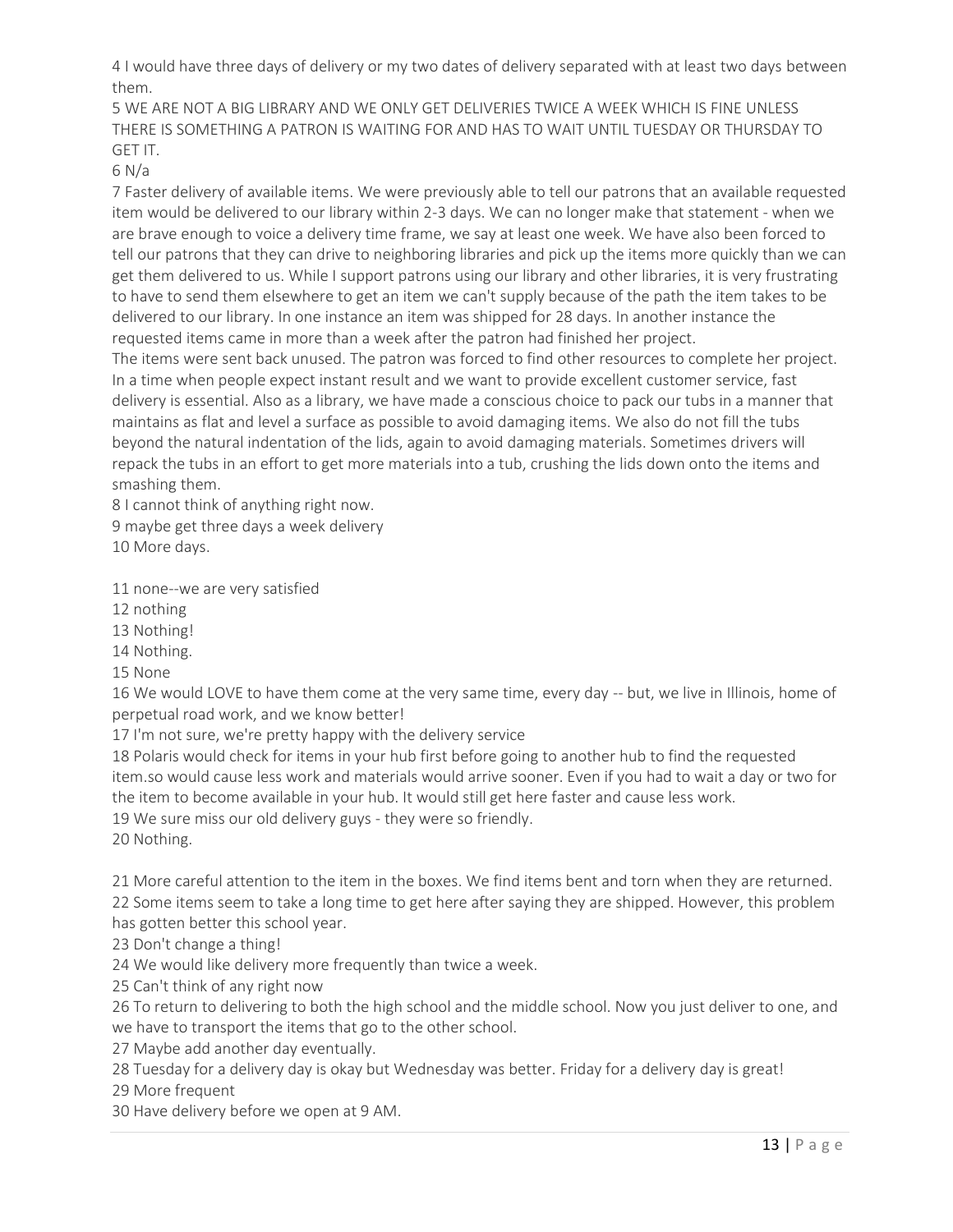31 I wish I could sort for down the route but I am a solo librarian.

32 DOG bags available for us to use. IHLS provide padded bags for libraries to circulate their av materials 33 I'd love to have 5 day delivery but even more important, it would be nice to have the drivers come at the same time each time they come. They come very early on Monday and not until noon or later on Wednesday and Friday . It would nice I'd Monday was the same as the other days. It's hard to get te pull list done before they come on Mondays.

34 Get rid of the Lanter service for ILDS. Those people don't have a clue how to take care of Library items. 35 Not so many broken tubs

36 We would add delivery on Mondays.

37 Earlier.

38 Since the Bryan-Bennett Library closes at 2:00 p.m. on Fridays and school lets out at 3:30 p.m., if we get a delivery on Fridays I can't pick it up until Saturday or Monday. Not your problem though

39 Better turn-a-round time between hubs

40 nothing. I'm thankful that we have had delivery service in the past.

41 We have had several issues with AV cases being damaged when returned. It would be nice if there were a solution to that. We still have occasional issues with non-removable tape damaging covers.

42 We would like delivery three times a week.

43 Make sure that material in the totes belong to the recieving library.

44 None.

45 I wish it could be delivered directly to my library, but I am upstairs and the drivers have to deliver in the main office. That is why the answers to the delivery driver questions are NA - we don't see them! 46 Damage control; we lose DVD cases regularly and have had damage to other items severe enough that the items had to be withdrawn.

47 Possibly deliver to each school instead of one location

48 More frequently

49 Move away from ILDS for Academics

50 Would like to add another day. Right now we have only one day, Thursday, for pickup and delivery.

51 Not having other library's bag delivered to us. It is frustrating for both parties.

52 Very Satisfied--no changes

53 I am happy with the system

54 Nothing to note

55 A quicker delivery speed for items ordered through OCLC.

56 More transit accountability. Receiving damaged items back and previous library/ies say that their patron/s did not do damage (it was probably the patron in many but not all cases). Is damage happening in-transit sometimes? Are there other libraries with this issue and how can we address it?

57 No changes needed

58 5 day a week service

59 no complaints. very satisfied with current delivery

60 Driver would park in one parking spot and not three when employees coming to work.

61 We used to be the 1st library on our delivery route -- now we're the last, meaning we get delivery in the afternoon instead of the morning. (Btw, in reference to the question about sorting tubs for DOG -- I answered no because we're last on the route -- when we were 1st, we did sort for DOG.) I'd love to get back to having delivery in the morning instead of the afternoon, but I understand that routes need to be scheduled for the most effective overall route. I'm not upset about being last -- it's just that it would be number one on my list of changes.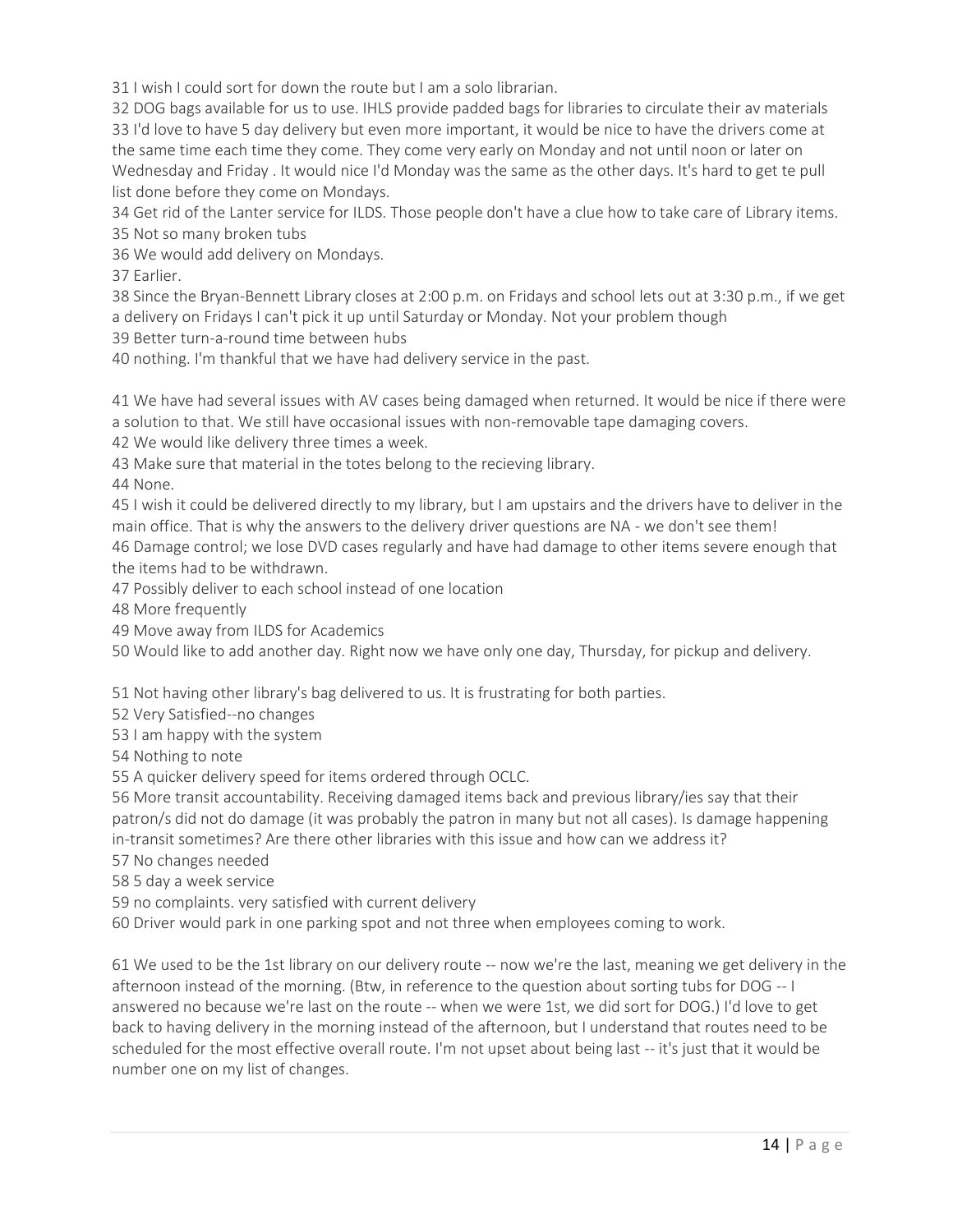62 Faster turn-around time. Books are often within a day or two of their due date by the time they reach my library. If the lending library isn't willing to extend the due date, I have to send the book right back and begin the process again.

63 Early am delivery was easier manage during our quieter morning hours, but we rescheduled to accommodate later delivery and it's worked out fine.

64 another delivery

65 Deliver directly to my building.

66 I know there are variables that can affect deliveries (weather, traffic, etc), but it would be nice if the deliveries could arrive the same time each delivery day

67 I wish the dates of delivery were spaced a little differently. Currently it's Wednesdays and Fridays. Wednesdays I can have a bigger bag for both outgoing and incoming. Friday's pickup is a couple of items. Then it feels almost like another week before a delivery again. We also understand, we are a small library who doesn't have a lot of items going through the system.

68 We lose delivery a lot for Monday holidays. We only get 2 delivery days a week. Would like to see delivery on Tuesday after Monday holiday.

69 Maybe have a twice a week delivery and pick up.

70 Not a thing!

71 Find a faster way to get items to and from the Champaign hub.

72 To have a more consistent delivery time. I think it varies, for the most part, because you don't deliver to all libraries on a route every day. It would make scheduling our volunteers who help with courier easier. BUT NOT a big deal. My staff and I think it would make more sense to deliver to J'ville PL first on Tuesday & Thursday then go to Brussels. That way we get delivery early and maybe they would be there later. 73 Would love five days a week! :)

74 Even though our load has not been very large lately, due to our decreased hours, two day delivery would be wonderful. As it stands now, if it doesn't come Thursday, you have to wait a whole week again to see if an item comes in.

75 We are very satisfied with our service.

76 One more delivery day - I have 2 but used to have 3

77 None

78 that they would give us a tub with a snap down lid, so that we have fewer lost or late items , that somehow show up later , sometimes months later.

79 It would be nice to get deliveries every day.

80 none at this time

81 No change needed

82 nothing

83 Keep all media in separate totes/bags

84 None

85 That all libraries could have 5 day delivery. When a patron ask about status on an item, and it shows shipped sometimes we do not receive it for 4 or 5 days, probably because the lending library does not get delivery as often.

86 When an holiday is on a Monday we receive only 2 delivers in that week. It would be nice to have another day for delivery.

87 Would like to have three day delivery but I know we don't have the high demand. Still our patrons needs are just as important as the bigger libraries patrons needs.

88 Would prefer morning delivery, as our clerk is only here in the morning. Then she could manage the whole delivery process.

89 We are happy with the current service.

90 Receive delivery more than one day per week.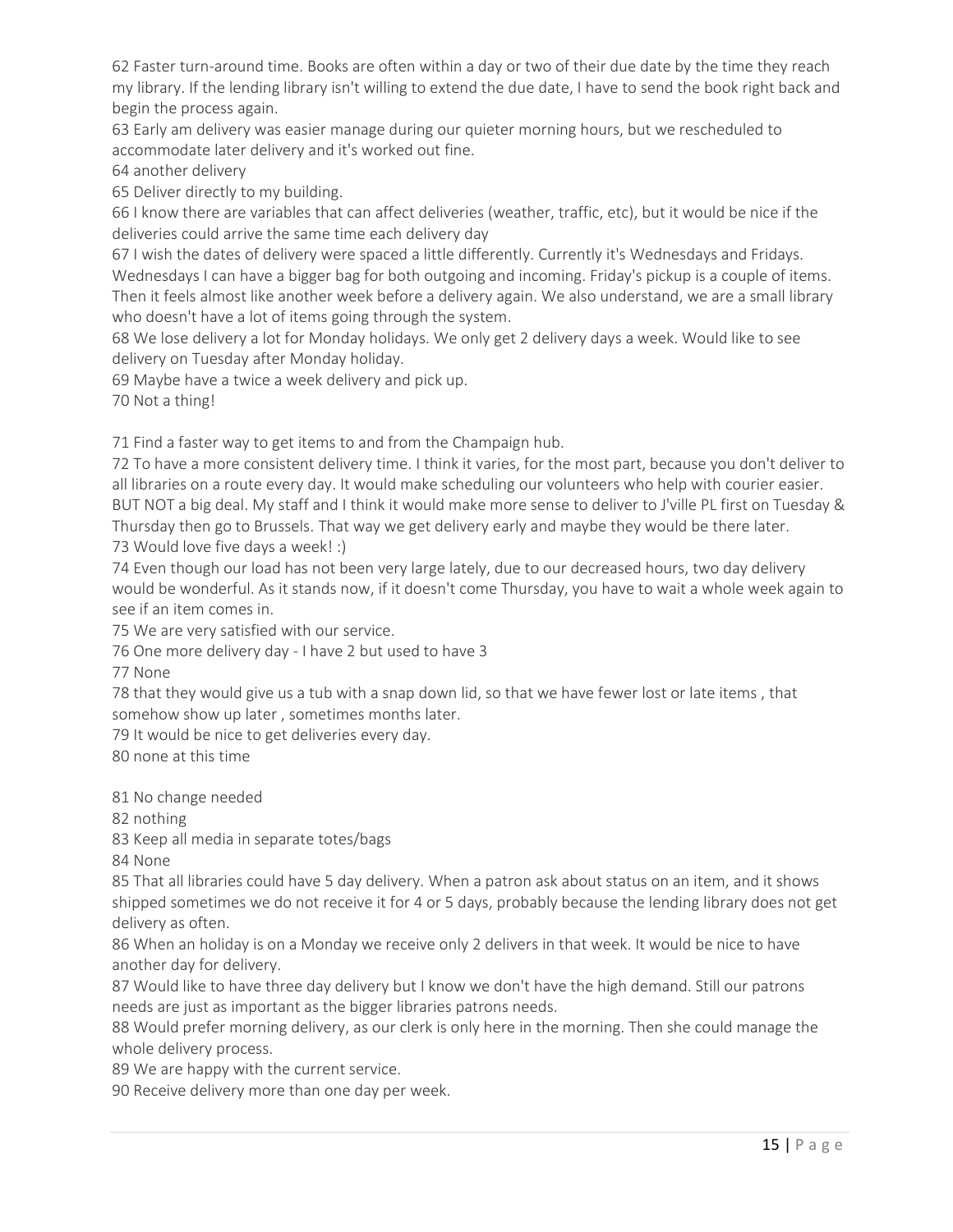91 Attitude- Occasionally pickups are more volume than usual and drivers sometimes make staff feel as if they are imposing.

92 I would have us send more items out!

93 Delivery to my school, not the public library even if it was only one day a week would be better than twice a week at the public. I pick up after school so my students & teachers don't get material until Thurs or Mon which isn't really convenience. It's a long wait if your item doesn't make Wed. tub. Delivery on Mon & Thurs would be better because I would get it to my patrons on Tues & Fri.

94 Better training of drivers. We've had drivers who have never been here or have been here once. They don't know which door to use and they set off the alarm.

95 That I don't have a pick up day. Since we are on demand delivery, I have to return items to our public library. Not that big of a deal just an inconvenience for me. Is is possible that I could call and schedule a pick-up day?

96 Later in the day would be beneficial

97 I would like to have 5 days of delivery.

98 Ideally we'd have it every day, but I know our numbers don't support that.

99 More than once a week.

100 add a Monday delivery

101 We share a partial name with another library and we are constantly receiving their materials.

102 To have items picked up 5 days per week if they were in the area anyway.

103 increase delivery by 1 day

104 I think a good portion of the damage to certain items (av especially) is that the tubs are filled to a capacity that the items inside are caring the weight of the tubs stacked above it. If the tubs were packed so that a few cm of space was between the top of the materials and the lid of the tub the added weight would be supported by the rim of the tub and underneath.

105 N/A

106 No changes

107 I'm very satisfied now

108 Inter-system delivery times could be improved. Seems to take a long time to get things from northern system libraries when they are sent our via OCLC.

109 Sometimes we receive items that should have gone to another library. The other library always starts with the same first letter as the Worden Library (Wood River, for example). This happens rarely, however. 110 none

111 Seems to be working just fine for us.

112 None.

113 I wouldn't change anything

114 increase delivery days from 4 to 5 days per week

115 It would be nice to have daily delivery.

116 Bring Chatham PLD back to the Champaign hub so we have another larger library to help fill requests so ILDS is not used as much since delivery that goes through ILDS is MUCH slower in coming....or convince the state library to eliminate using ILDS when going between IHLS hubs since IHLS does such an excellent job and would move the materials faster between hubs than what it seems ILDS does.

117 The library would have at least a 2 day delivery schedule

118 Nothing

119 We get items sent to the Bement Schools. We would prefer for the sorters to be a bit more careful. 120 A better tracking system. Some things will inevitably get lost in transit but there may be ways to lessen or improve this aspect.

121 n/a

122 shorter wait time to receive books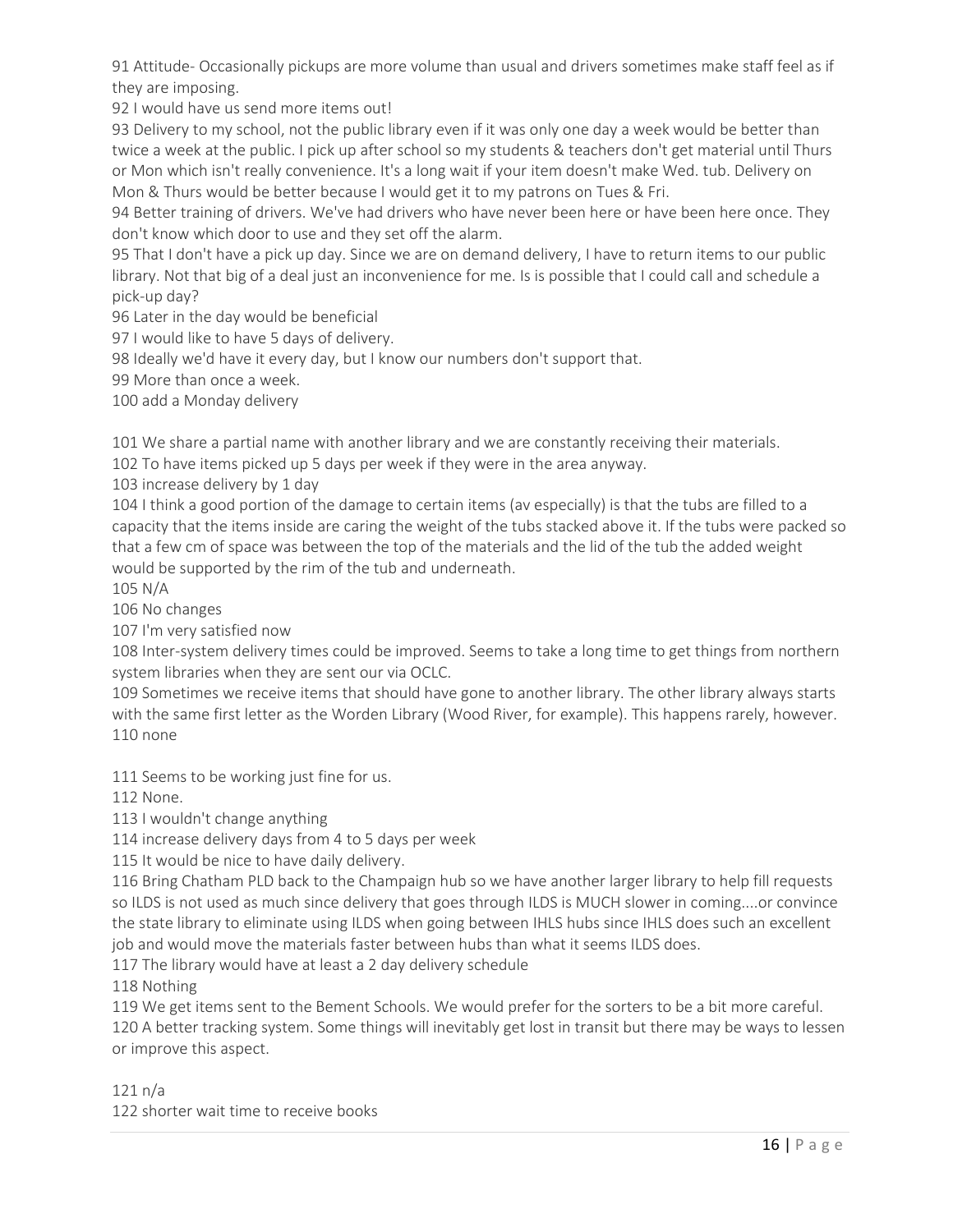123 Accuracy of items in tubs.

124 When the high school or Morthland College have big deliveries they could be dropped off there. We are 1 block east of the college and 1 block left of the high school. We would be willing to pick up our 1 tub from one of those locations to save them the trouble of loading and unloading several tubs or bags of books. (Morthland College had 7 tubs today that she had to come and load in her car, take them back and unload them. it would have been much easier for us to transport 1 tub if we needed to.)

125 MORE DELIVERY DAYS!!!! At least 3 days per week would be great.

126 Saying something works a certain way and then following through.

#### 127 none

128 Start using rubberbands for media (audio, video, etc.)

129 None. We were recently upgraded to 5 day a week delivery and we love it!

130 DVD cases would arrive intact.

#### Question 9 comments: Do you have any additional comments that you would like to share with IHLS Delivery Service?

1 No

2 Everyone should be dealt with on an individual basis. In Arthur, Lovington, and Atwood, the truck does not go, mileage wise, very far at all (two blocks tops?!!!) to be a HELP to our school system.

3 I occasionally receive books that should go to West Frankfort, guess that's too similar to West Salem. 4 JUST WISH WE COULD SEND OUT MORE STUFF TO OTHER LIBRARIES, NOT SURE HOW THEY PULL FROM CERTAIN LIBRARIES

#### 5 N/a

6 Overall we are satisfied with IHLS Delivery Service. I understand and appreciate that the System operates under the umbrella of the ISL and that restrictions are sometimes placed on what services can be provided, and how those services are provided. I appreciate the personnel at IHLS listening to my concerns about delivery at my library. During a meeting with the Delivery Director, we talked about decisions made at a System level impacting my delivery without any prior discussion with me. On the first occasion, I received notification on the day the change took place. I received a brief email one week before the second, major change occurred. Both times I had questions about the impact these decisions would have on my library, and felt blindsided by the abruptness of the notification. I understand that both of these decisions were made at times when there were huge changes happening at all levels of library operations throughout the State. And, sometimes communication got lost in the shuffle. I was

encouraged after meeting with Susan that my concerns were heard and that better communication is a work in progress. I feel delivery is essential to libraries providing excellent customer service. I also feel continuing education and support for libraries, especially smaller libraries is also essential. Now, since this is a delivery survey, I won't belabor that point. :-) btw, I'm not sure what the 'Flexibility of delivery schedule' means, so I left it blank..

7 Just that some of the tubs have recently been marked "Altamount", which is a misspelling of our name-- Altamont. I called last week and told someone at the hub about it.

8 sorting, I tend to get one-three books that are to be routed to another school; I understand sorting must be done in a timely manner, and errors occur.

9 Great Job IHLS delivery!

10 wonderful job and we are so grateful for this service

#### 11 Keep up the great work!!

12 The delivery system works great and the current system meets our needs. Thanks!

13 Almost all of our problems are with the libraries that are sending items (or not sending items, as the case may be). It would be good to have a standards of what's expected of us. Using removable tape, rubber bands or protective cases on CDs and DVDs, etc.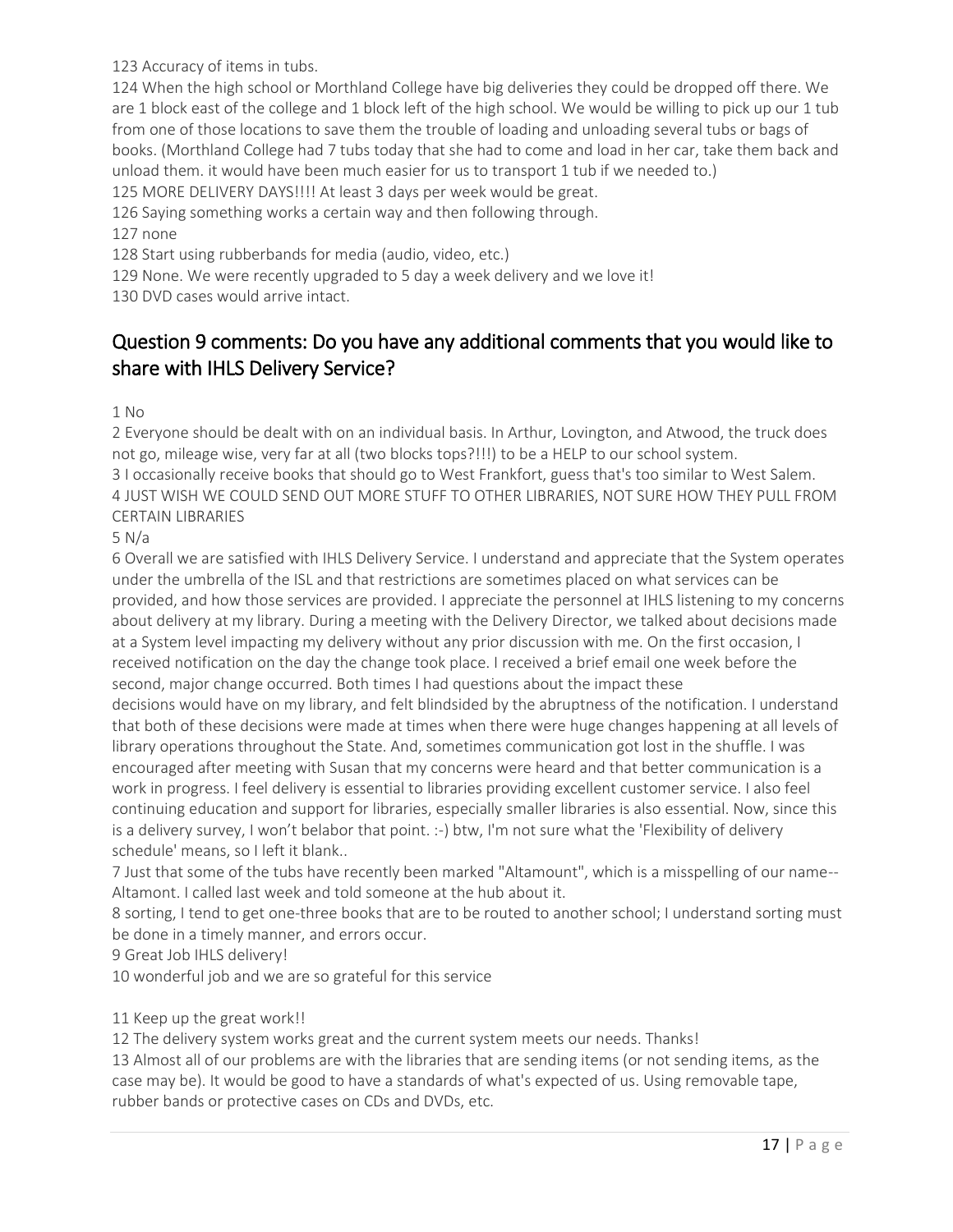14 different due dates are somewhat confusing to patrons. My DVDS check out for three weeks, some check out for 3 or 4 days. You would think patrons would catch on to this and order items from specific libraries to get to keep them longer.

15 For the most part, you do a great job. Thanks.

16 It's not the Delivery that takes a longer time. It seems to be the lending libraries. I have students doing research or book projects who need their books in a more timely manner sometimes.

17 I've noticed the delivery and turn around time this school year is much, much, better than last school year. I was getting very frustrated last year, and so were students and teachers when needed items did not come in. The delivery drivers who serve Central are very friendly and always take the time to ask how my kids and I are doing!

18 It isn't any that the delivery service has control over but it seems some materials we receive have really seen better days ;-) and some libraries seem slow to fill the requests.

19 No.

20 Great job! Keep up the good work. We very much appreciate your efforts!

21 Thank you for all your hard work in delivering items in a timely manner!!

22 In the past, there were a few staff complaints about drivers scolding them about forgetting to put the bins at the bottom of the stairs or not grouping them correctly. But now we are rarely in the building when the driver is here, so it doesn't matter. And sometimes we get another library's items by mistake; but that's just once in a while. In general, all is well.

23 I would like to see us try another service for ILDS. Always hoping for 5 day delivery instead of 4. 24 It is only on occasion that we get Case Halstead, but when we do, we get a lot in one day.

25 Definite improvements as time goes on.

26 no.

27 We have in the past had problems with the delivery people leaving the doors unlocked. It has not happened in a while so maybe the problem has been taken care of!

28 No

29 we receive our items via us postal service which is very slow at times

30 Items that are coming to our library from IHLS and RAILS are consistently mis-labeled and often delivered to Lincoln Land Community College. We also find the transit time between our library and libraries served by IHLS and RAILS is often up to a week or more.

31 I generally am satisfied with the delivery we receive. Sometimes turnaround time is too long. We receive materials that are not ours - they are meant for Central High School - not Centralia HS- and I would guess they get ours as often.

32 We don't use the service.

33 Reinforce that library items should be better treated. Crushed boxes tell us something about the treatment the filled bags receive.

34 no

35 ILDS is working well for us.

36 Packing items should be of the biggest concern. We see damage quite frequently to cases

37 I have not heard any complaints from my staff, so I am answering in my opinion.

38 Our borrowed materials are delivered to the Centralia Public Library and then transported to the Odin Branch where I pick them up as needed. The same process is used for returned materials. This works well for us and I appreciate the efforts of the Centralia Library and Odin Branch staff.

39 We are grateful for this very valuable service to rural Illinois. Thank you.

40 Thank you for working hard for all of us.

41 The sharing of materials across so many libraries benefits our community and others tremendously. 42 N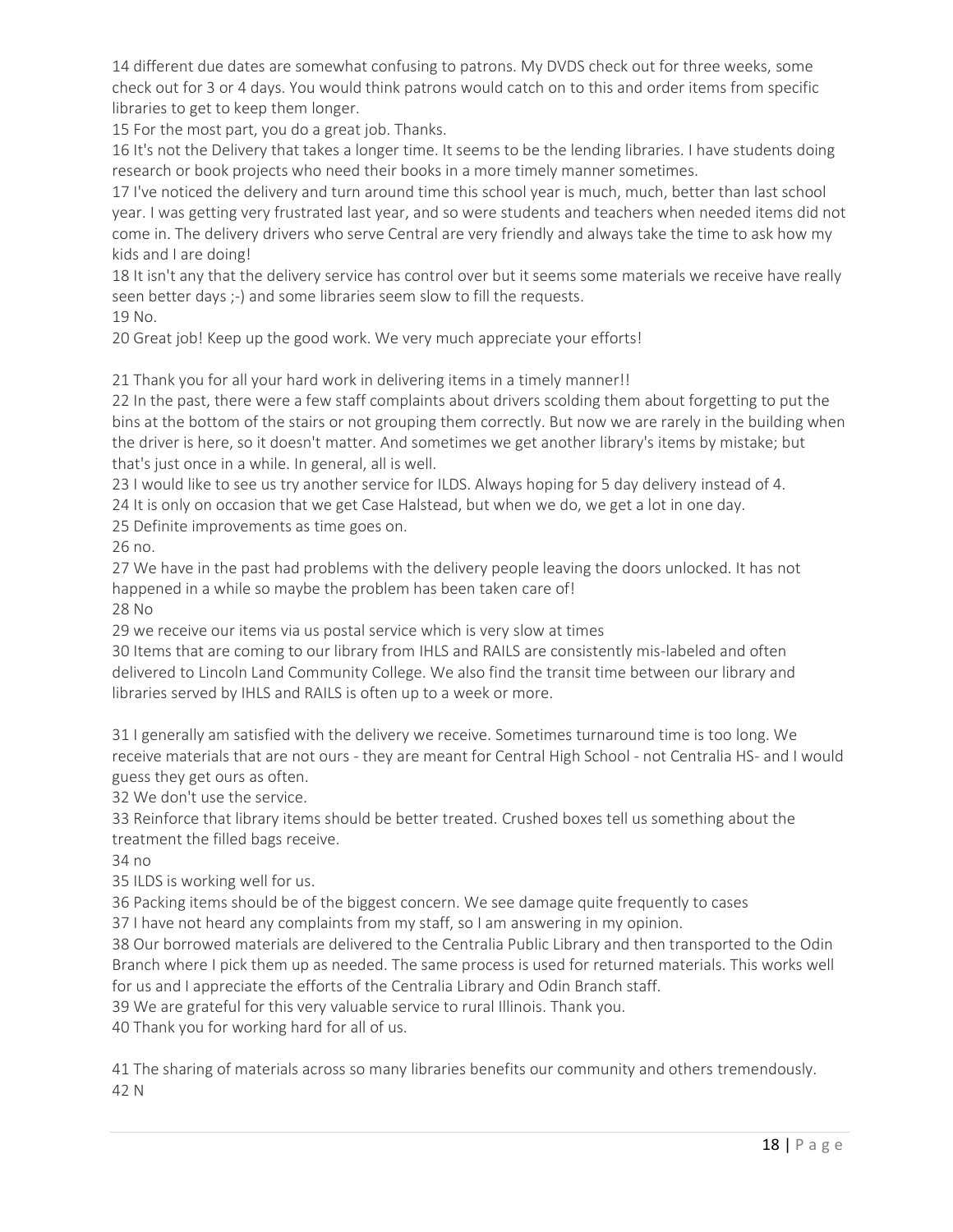43 Enjoy interacting with the different drivers. I like the current method of switching drivers. All of the drivers are efficient and nice. It is good to have a chance to interact with all of them. I have been on vacation and this is the first chance I have had to answer the survey.

44 Keep up the good work!

45 Items are often delivered to the public library in town by mistake rather than the school, even when clearly marked. This happens 2-3 times per month.

46 Every time I have a question or problem, Kathy has been wonderfully knowledgeable and helpful. You provide great service to all sizes/types of libraries!

47 You guys are great! We appreciate your courtesy and hard work.

48 Like I said, the drivers are always friendly. We love seeing them every day!

49 We would glady do DOG if it would help but at this time we have been told not to. On occasion your good drivers drop off items to our high school and others north as a favor to us.

50 The few '4' ratings above are only due to not having delivery five days/week and because our anticipated delivery time varies due to the courier's schedule for the day ... otherwise, I would've rated everything a '5'!

51 We would not be able to serve our community as well as we do without this service. We so appreciate all involved.

52 The delivery personnel are always professional, courteous, and represent Heartland well.

53 possibly figure out a way to have a more secure way to keep our returns safer....

54 Thanks

55 Thank you!

56 I pick up my deliveries from the local public library. Most of these questions did not apply to me.

57 Maybe have a projected delivery date? Not sure if that would even be possible.

58 You are great. I never have to complain about their service.

59 Very grateful for delivery service. Library is on 2nd floor, and since delivery only goes to first floor now, we never see them, or get to know their names. But it has not been a problem.

60 They do an excellent job! My average rating pertains to one day per week delivery.

#### 61 NA

62 No, thank you.

63 I pick up my deliveries at the public library. I've NEVER met any of the drivers. I don't know when they come. Some staff at the public library seem put out that I have to come in and get my items or deliver items. I have to come in after school. I have to get down on my hands and knees to unload my tub and then re-load it.

64 Drivers are polite. They want to do a good job.

65 All positive! What a great resource.

66 Sometimes wrong items in delivery (items going to other schools) but this has improved over the last couple of years

67 Please make sure the delivery driver leaves a bag for the next time. If they have nothing to drop off, please ask them to just remove the items from the bag rather than taking the bag and leaving nothing for the next time. This has been one of a few issues I've had.

68 Thank you for all you do. We would not be able to provide all we do for our students and faculty without you.

69 no

70 We are grateful that we can occasionally send an item for donation to another library. It is nice to be able to help out other libraries on occasion especially those with very limited resources.

71 I have to say that, having run the lost in transit report, we have lost very few items since the switch over to Polaris. We hope the policy of turning over bills for lost items to the system continues.

72 We appreciate the good job they do and all the delivery people are very nice.